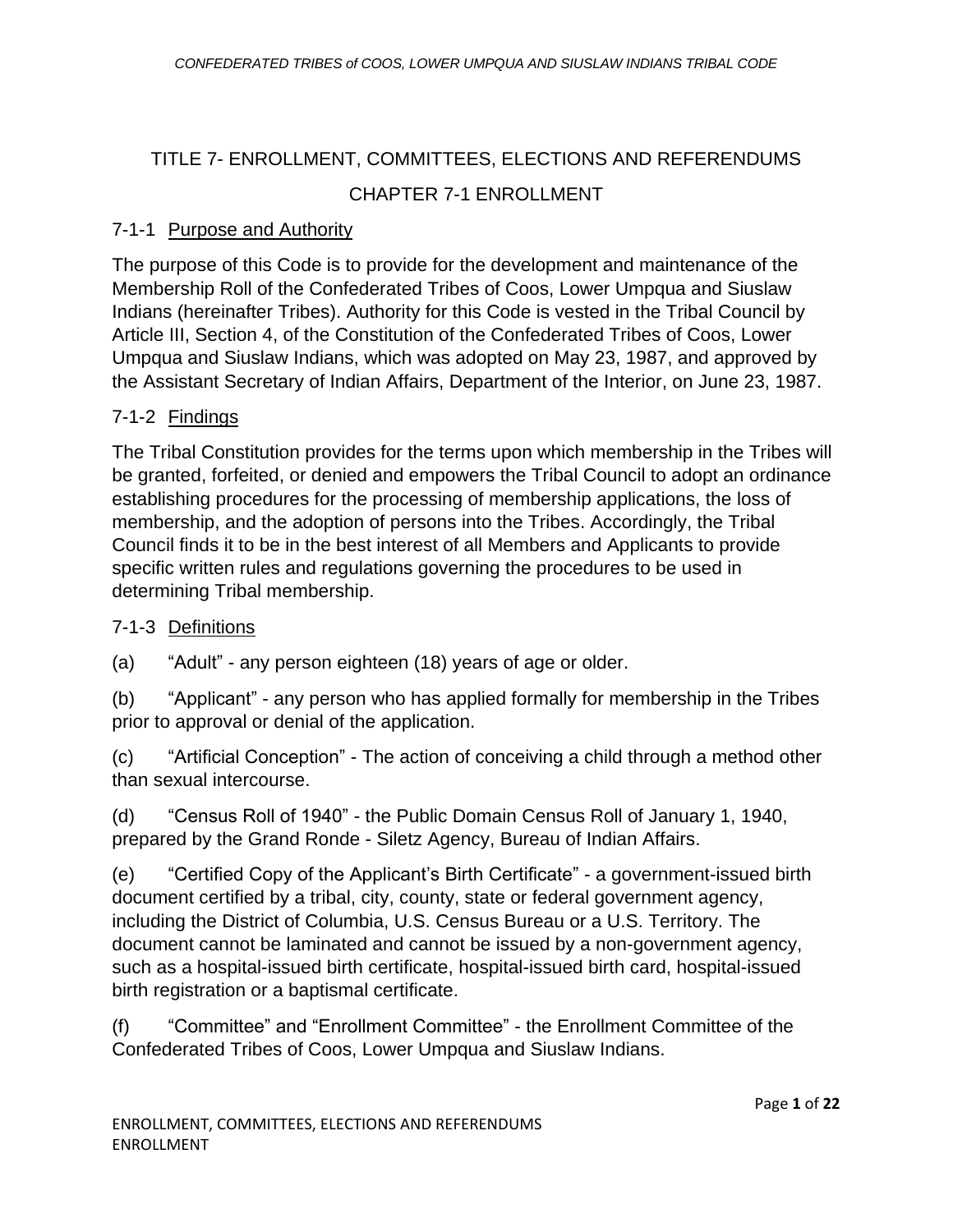(g) "Coos" - the Indian tribe referred to in historical documents as "Coos," "Coos Bay," "Kowes Bay" and "Kuse".

(h) "Court" and "Tribal Court" - the Tribal Court of the Confederated Tribes of Coos, Lower Umpqua and Siuslaw Indians.

(i) "Days" - all calendar days. However, when any deadline date established by this Code falls on a Saturday, Sunday or any day designated a legal holiday by federal or Tribal law or by Tribal administrative action, the deadline date shall be extended to the next Tribal workday following the Saturday, Sunday or holiday.

(j) "Disenrollment" - the involuntary loss of membership in the Confederated Tribes of Coos, Lower Umpqua and Siuslaw Indians.

(k) "Enrollment" - admission to membership in the Tribes by the procedure for enrollment provided for by this Code.

(l) "Enrollment Coordinator" - the person employed by the Tribes to direct the operations of the Tribal Enrollment Department.

(m) "Family Tree Form" - the form drafted by and available from the Tribes' Enrollment Department, which shall request from each Applicant important information about the Applicant and the Applicant's heritage upon which decisions regarding the Applicant's eligibility for membership in the Tribes may be based. The Family Tree Form shall not be considered to define all acceptable or relevant data regarding membership which may be considered in making decisions under this Code.

(n) "Gamete Donation" - a procedure in which either (1) a man donates semen or (2) a woman donates an egg (also known as ova or oocytes) to help an individual, who is not the donor's sexual partner, conceive a child.

(o) "Has Qualified" - has been found to have met the standards and requirements for enrollment.

(p) "Intended Parent" - Person who becomes a legal parent of a child born through surrogacy or gamete donation.

(q) "Lineal Descendant" - a person who is in direct line to an ancestor. A person is a lineal descendant of their parents, their parents' parents, their parents' parents' parents, and so forth back in time. A lineal descendant is distinguished from a collateral descendant, which would be from the line of a brother, sister, aunt or uncle. If a person's lineal ancestral line through which membership is claimed is severed pursuant to CLUSITC 7-1-35(e), the person is not considered to be a lineal descendant of an ancestor for purposes of membership in the Tribes. For purposes of this definition, "parent" means "Natural Parent."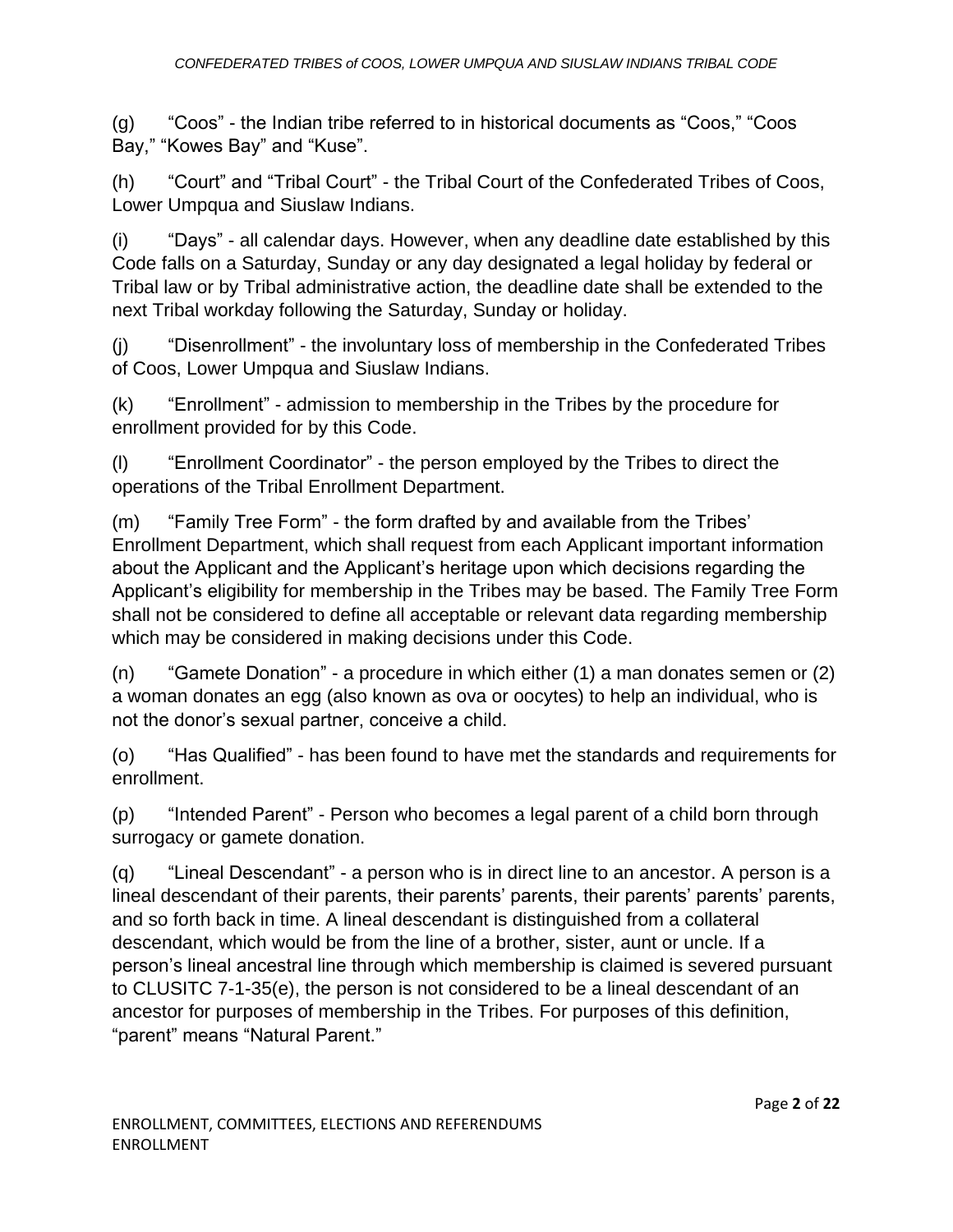(r) "Listed on the Public Domain Census Roll of January 1, 1940" - listed as a Coos (Kuse), Lower Umpqua, or Siuslaw Indian on the Public Domain Census Roll of January 1, 1940.

(s) "Natural Parent" - A person who is a genetic parent of a child.

(t) "Person" - any human being of any age or sex, whether or not a Member of the Tribes.

(u) "Roll" - the census roll of the Tribes as kept and updated by the Tribes' Enrollment Department as provided by this Code.

(v) "Tribal Council" - the Tribal Council of the Confederated Tribes of Coos, Lower Umpqua and Siuslaw Indians.

(w) "Tribal Member" and "Member" - any person who is a duly enrolled Member of the Tribes unless the context clearly indicates otherwise.

(x) "Tribes" and "Tribal" - the Confederated Tribes of Coos, Lower Umpqua and Siuslaw Indians.

7-1-4 to 7-1-10 Reserved for expansion.

## 7-1-11Enrollment Coordinator

(a) An Enrollment Coordinator shall be employed by the Tribes to carry out the dayto-day operations of the Tribes' Enrollment Department.

(b) The Enrollment Coordinator is responsible for the Tribes' day-to-day enrollment operations, and for performing the Enrollment Coordinator's duties as set forth in this Code.

(c) The Enrollment Coordinator, or person designated by the Enrollment Coordinator or Chief Executive Officer, shall take the minutes of each meeting of the Committee.

(d) The Enrollment Coordinator shall regularly report to the Tribal Council on any action taken by the Enrollment Committee.

(e) The Enrollment Coordinator shall follow and abide by the regulations and procedures contained in this Code.

# 7-1-12Enrollment Committee

(a) The Tribal Council shall appoint an Enrollment Committee in accordance with CLUSITC 7-5 to carry out enrollment functions as set forth in this Code.

(b) The Committee shall have five (5) Committee members. One (1) member of the Committee shall be a member of the Tribal Council, and, if possible, at least one (1) member of the Committee shall be from each of the three (3) Tribes, Coos, Lower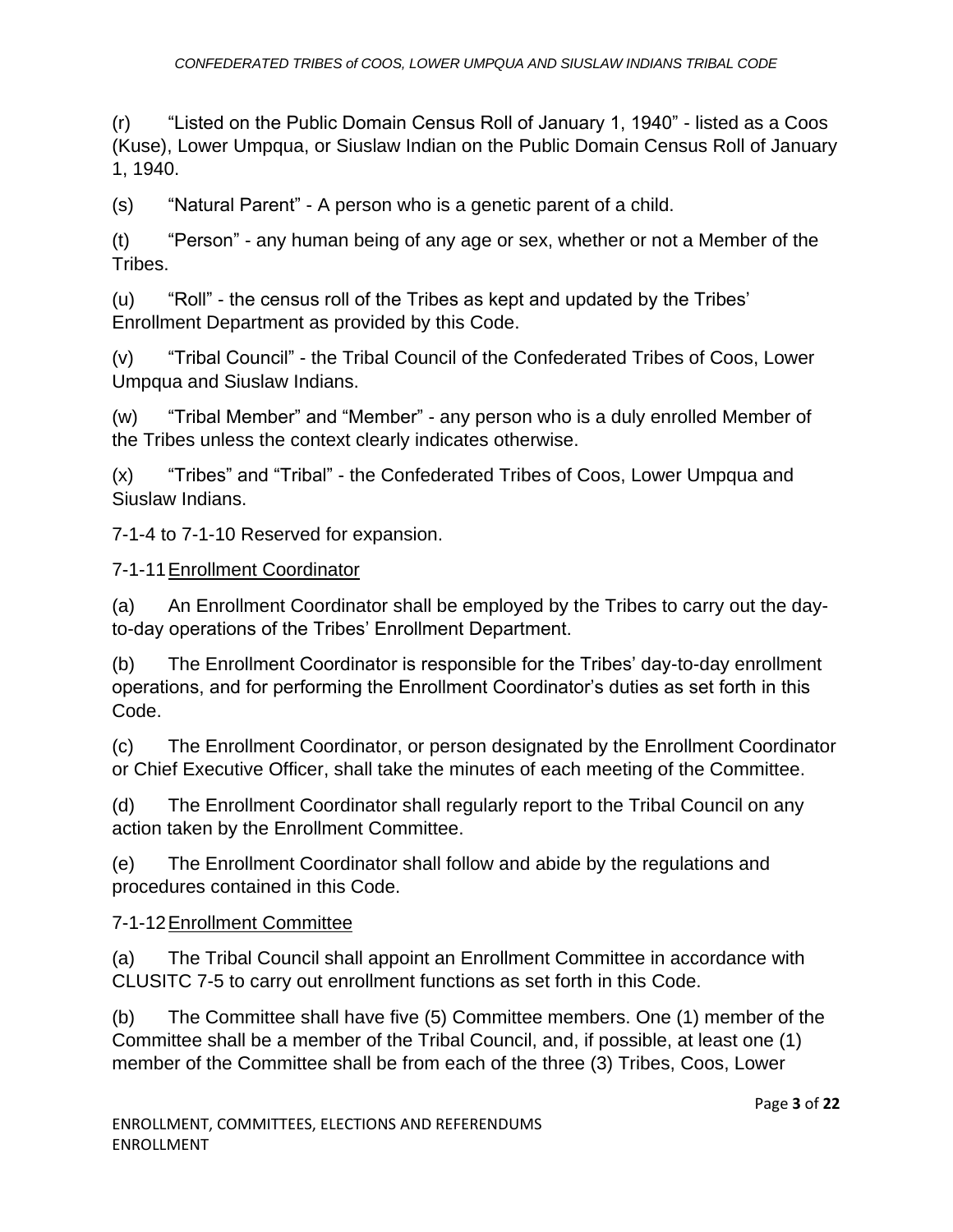Umpqua and Siuslaw. Three (3) Committee members will make a quorum, which shall be required to hold a meeting and conduct business. All members shall be voting members.

(c) The Committee is responsible for presenting a list of Applicants and the Committee's recommendations regarding their membership to the Tribal Council four (4) times a year, in the months of January, April, July and October, or following a special meeting of the Enrollment Committee called under CLUSITC 7-1-13(b) for Tribal Council action. The Committee may provide additional enrollment-related recommendations and information to the Tribal Council as required by this Code, including but not limited to Name Changes of Tribal Members, as well as moving Active Members to the Historical file, at any Tribal Council meeting.

(d) The Committee shall follow and abide by the regulations and procedures contained in this Code.

(e) All Committee members shall be required to attend meetings in person due to the need to review historical, original and confidential documents.

## 7-1-13Enrollment Committee Meetings

(a) The Committee shall meet quarterly in February, May, August and November of each year. Absence from three (3) regularly scheduled quarterly meetings shall be grounds for removal from the Committee.

(b) Special meetings of the Committee may be called by the Committee

Chairperson, Tribal Chairperson, or upon request of three (3) members of the Committee. Special meetings may be called to consider a protest filed under CLUSITC 7-1-37, if immediate action on an application is necessary to protect the health or welfare of the Applicant or if immediate action is otherwise justified. Special meetings shall be called as provided in CLUSITC 7-1-36(g).

(c) The Enrollment Coordinator, or person designated by the Enrollment Coordinator or Chief Executive Officer, shall take the minutes of each meeting of the Committee.

#### 7-1-14Tribal Council

(a) The Tribal Council is responsible for enacting laws and providing direction to the Chief Executive Officer for the creation of policies consistent with the law for the Tribes, including enrollment-related laws and policy, and for carrying out the Tribal Council's enrollment duties set forth in the Constitution and this Code.

(b The Tribal Council shall certify new membership, name and active-to-historic changes by resolution.

7-1-15 to 7-1-20 Reserved for expansion.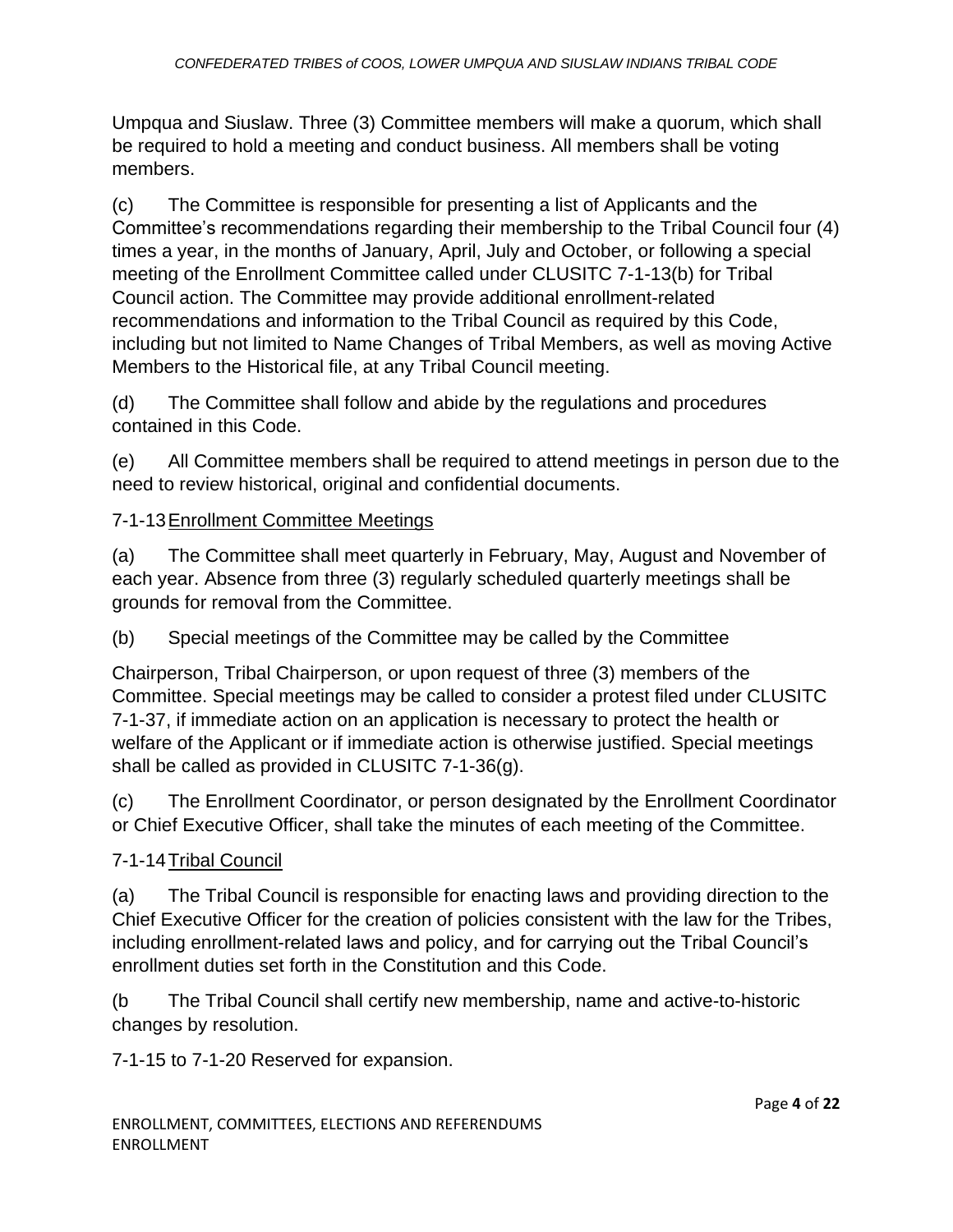# 7-1-21 Membership Requirements

The Tribes have the right to determine Tribal membership and interpret Tribal documents consistent with the Tribal Constitution. In accordance with the Tribal Constitution, a person shall be eligible for membership in the Tribes if the person is living and applies, and:

(a) The person's name is Listed on the Public Domain Census Roll of January 1, 1940, prepared by the Grand Ronde-Siletz Agency, Bureau of Indian Affairs; or

(b) The person is a lineal descendant of a public domain allottee of Western Oregon who was a member of the Coos, Lower Umpqua or Siuslaw Indians; or

(c) The person is a lineal descendant of a person listed as a Coos, Lower Umpqua or Siuslaw Indian on the Census Roll of 1940 or any other roll prepared by the Department of Interior prior to the effective date of the Tribal Constitution.

## 7-1-22 Prohibitions on Membership

(a) No person shall be eligible for membership in the Tribes who has qualified, or whose lineal ancestor through whom such person is claiming eligibility for membership in the Tribes has qualified, for any payment in compensation for land claims through any other Indian tribe, whether federally recognized or not. If an ancestor received, or was qualified to receive, such payment, no descendant of the ancestor can be eligible for membership in the Tribes through a line of ancestry that includes the paid ancestor.

(b No person who is a member of any other Indian tribe, whether such other Indian tribe is federally recognized or not, shall be eligible for membership in the Tribes until he or she has relinquished his or her membership in the other Indian tribe(s).

(c) Any person who, while a Member of the Tribes, is a member or becomes a member of another Indian tribe, shall be subject to loss of membership in the Tribes.

(d) No person who qualified for membership under the Act of October 17, 1984, Pub. L. 98-481, Section 4, 98 Stat. 2251, and who was enrolled in the Tribes prior to May 23, 1987 shall be subject to loss of membership pursuant to CLUSITC 7-1-22(a).

(e) A person will not be subject to loss of membership in the Tribes pursuant to CLUSITC 7-1-22(c) if it has been found by the Committee that: (1) the other tribal membership occurred when the person was under the age of eighteen (18) years; (2) the person did not consent to enrollment in the other tribe; (3) one of the person's parents did not consent to the person's enrollment in the other tribe; (4) upon reaching the age of eighteen (18) years, the person relinquished enrollment in the other tribe; and (5) the Enrollment Department has received a resolution or other official document from such other tribe approving such person's relinquishment of membership in that tribe prior to the person's nineteenth (19th) birthday.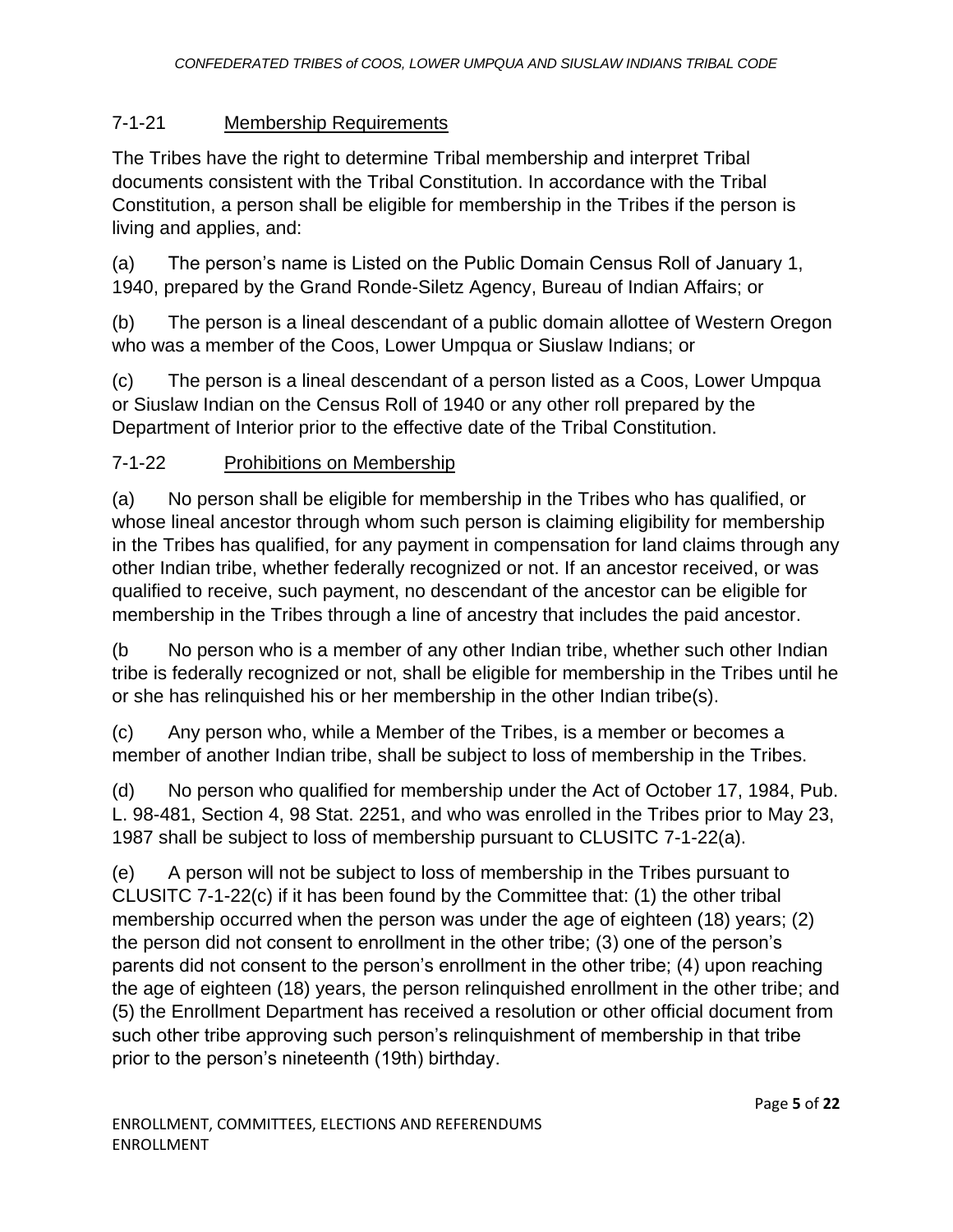(f) The Tribal Council, by majority vote, may decide questions of membership in other Indian tribes after evidence and a recommendation regarding membership has been presented to the Tribal Council by the Committee.

7-1-23 to 7-1-30 Reserved for expansion.

# 7-1-31 Enrollment Procedures, Generally and Burden of Proof

(a) All enrollments into the Tribes shall take place under the provisions of this Section.

(a) Applicants who prove under the rules and standards set out in this Code that they meet all qualifications for enrollment shall have a right to enroll in the Tribes in accordance with the procedures set forth in this Code.

(a) The burden of proof shall be upon the Applicant to establish all elements of the Applicant's eligibility for enrollment under the Tribal Constitution and this Code. Any Application for Enrollment must be proved to the satisfaction of Committee or the Tribal Council, as provided herein, by clear and convincing evidence.

(a) An Applicant denied enrollment shall not, under any circumstances, be entitled to or be compensated by an award of money damages, costs or attorney's fees against the Tribes, their officials, whether elected or appointed, their employees or officers.

#### 7-1-32 Who May Apply

(a) Any person who believes that he or she meets the requirements for membership in the Tribes as set forth in this Code may apply for enrollment.

(b) A parent, next of kin, conservator, or legal guardian of a minor child or an incapacitated person may file an application seeking the enrollment of the minor child or incapacitated person.

(c) In the case of an emancipated youth, the emancipated youth may apply for enrollment after providing proof of emancipation in the form of court documents.

#### 7-1-33 Application for Enrollment Form

The Committee shall develop an application form, to be approved by the Tribal Council to be completed by each Applicant seeking enrollment. The application form shall be entitled, "Application for Enrollment", and shall request the following:

(a) Name and address of the Applicant.

(b) All names by which the Applicant is or has been known and a copy of marriage certificates, if the Applicant is or ever has been married.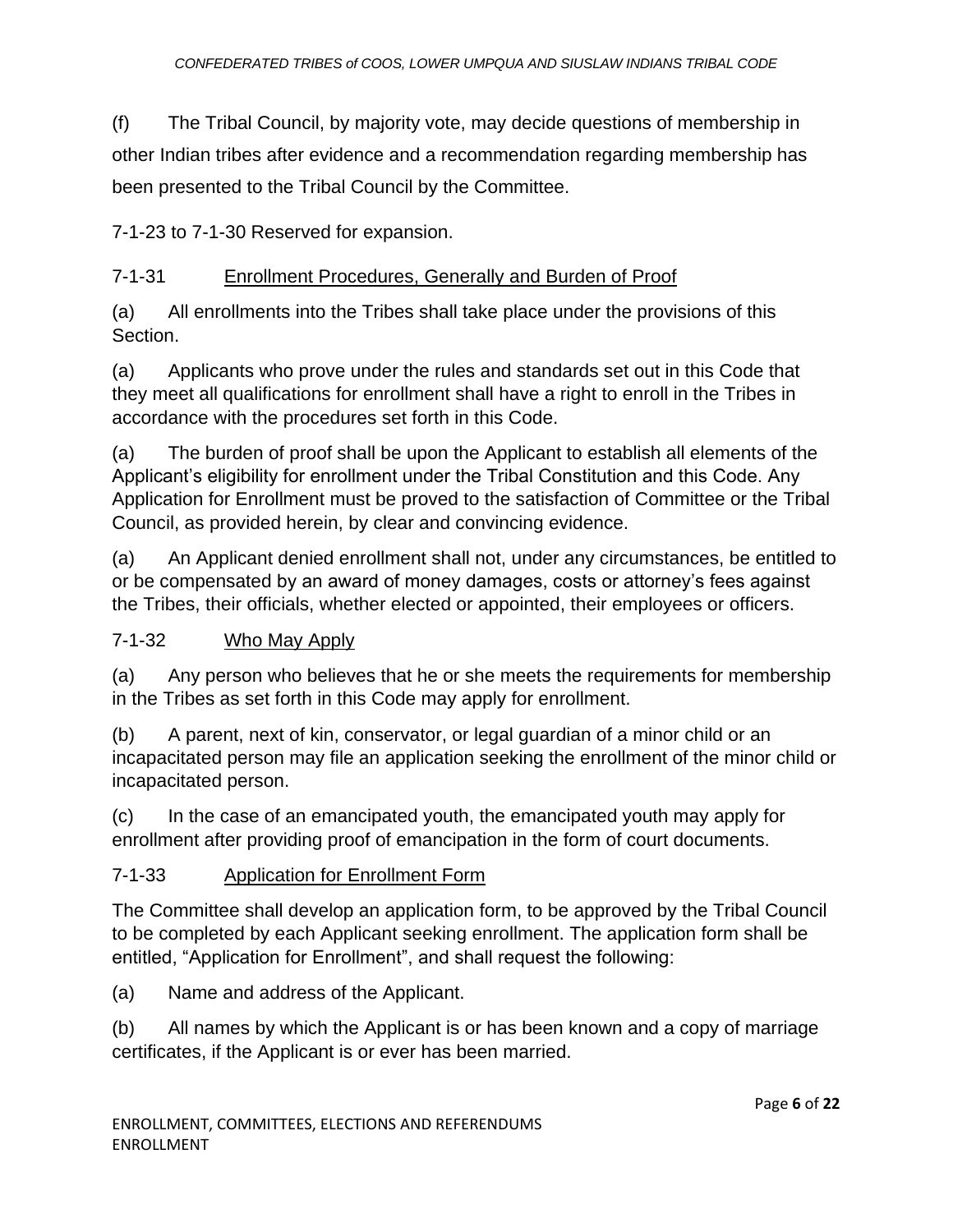(c) The Applicant's date of birth, and a Certified Copy of the Applicant's Birth Certificate if one exists or can be obtained.

(d) How the Applicant's eligibility for membership is being claimed, according to CLUSITC 7-1-21.

(e) The signature of the Applicant or the signature of the parent, next of kin, conservator, or legal guardian of a minor child or an incapacitated person who is filing an application seeking the enrollment of the minor child or incapacitated person, stating that the Applicant has supplied all relevant data that he or she intends to submit to the Tribes on the issue of the Applicant's eligibility for enrollment.

(f) In the case of an Application for Enrollment filed by a conservator or legal guardian, documentation verifying the conservatorship or guardianship must be included with the application. In the case of an application filed by a minor's next of kin, documentation verifying the relationship must be included with the application. The current address of the parent, next of kin, conservator, or legal guardian must be included with the application.

(g) The date the application was signed by the Applicant.

(h) Information about the Applicant's tribal membership and the membership status of the Applicant's parents.

(i) Adoption information, if applicable.

(j) The Applicant's Social Security Number and a copy of the Applicant's Social Security Card.

(k) A completed Family Tree Form. The Family Tree Form should reflect the direct lineal descendant ancestor through whom the Applicant is claiming membership rights, and include names, dates, and other identifying information about the Applicant's ancestors.

(lj) Any other document(s) or information that confirms birth and genealogy in support of the Applicant's eligibility for membership in the Tribes.

# 7-1-34 Applying for Enrollment

(a) An Application for Enrollment form and Family Tree Form shall be issued by the Enrollment Coordinator or her designee, as determined by the Chief Executive Officer, to any person seeking membership for themselves or another person.

(b) Applicants shall file a completed Application for Enrollment, Family Tree Form, and any supporting documentation with the Enrollment Coordinator or her designee, as determined by the Chief Executive Officer.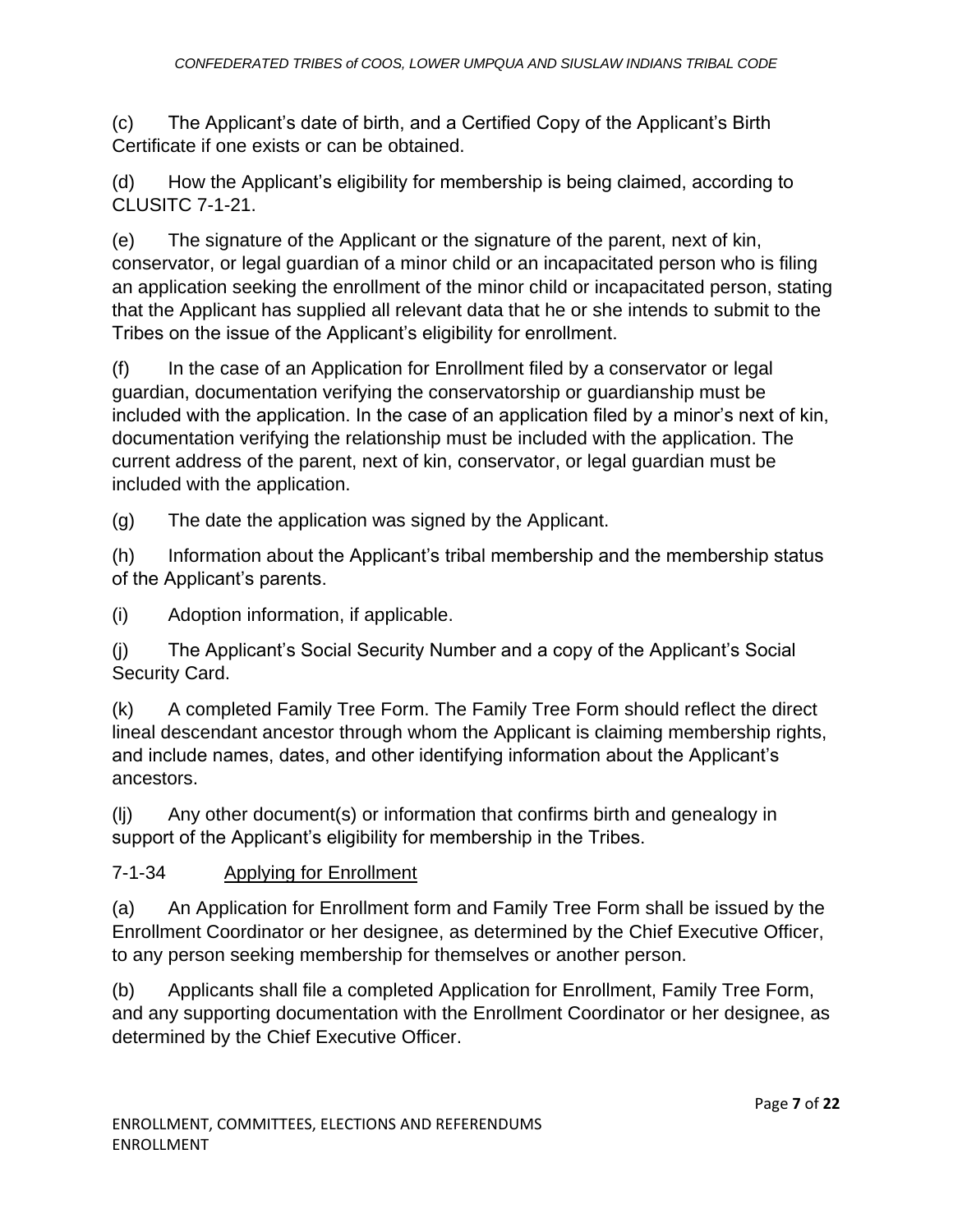(c) The Enrollment Coordinator or her designee shall record the date of first contact with each Applicant, the date the Application for Enrollment was provided to the Applicant, and the date of the filing of the Application for Enrollment with the Enrollment Coordinator or her designee, as determined by the Chief Executive Officer. The Enrollment Coordinator or her designee shall also maintain a record of any additional contacts with the Applicant.

(d) When an Application for Enrollment is received, the Enrollment Department shall stamp the application with the date it was received on the top right-hand corner of the application.

# 7-1-35 Paternity and Maternity

(a) An Applicant seeking enrollment and the individual through whom the Applicant claims eligibility for enrollment shall each submit to DNA tests to assist the Committee's determination regarding the Applicant's qualification for enrollment. If a DNA test administered pursuant to this Section results in a negative test, the sole means by which an Applicant may seek to prove eligibility is through a subsequent positive DNA test. DNA tests used for purposes of this CLUSITC 7-1-35 test for lineage between the Applicant and a lineal ancestor, not for genetic markers of tribal identity.

(b) When the individual through whom an Applicant claims eligibility for enrollment is deceased at the time of submission of the Application for Enrollment or the individual is living at the time of the submission of the Application for Enrollment but is unable or unwilling to submit to a DNA test, the Committee may:

(1) Require an alternate form of DNA testing, including but not limited to a siblingship test; and

(2) Require the Applicant to submit additional documentation proving Tribal parentage, including but not limited to affidavits confirming Tribal parentage, state adoption or other records, wills, probate records or any other information requested by the Enrollment Coordinator or Committee.

(c) The up-front cost of DNA tests required pursuant to this Section shall be paid by the Tribes. The Applicant will be required to reimburse the Tribes, in an amount established by the Chief Executive Officer, in the event the Applicant does not qualify for enrollment.

(d) A child who is conceived through Artificial Conception who has at least one Natural Parent who is a Tribal Member may be enrolled as a Member subject to compliance with all other requirements for membership in the Tribes.

(e) Except as provided in CLUSITC 7-1-35(f), when a child is conceived through Gamete Donation, the donor is not considered to be the Natural Parent of that child for the purpose of membership in the Tribes, regardless of DNA test results.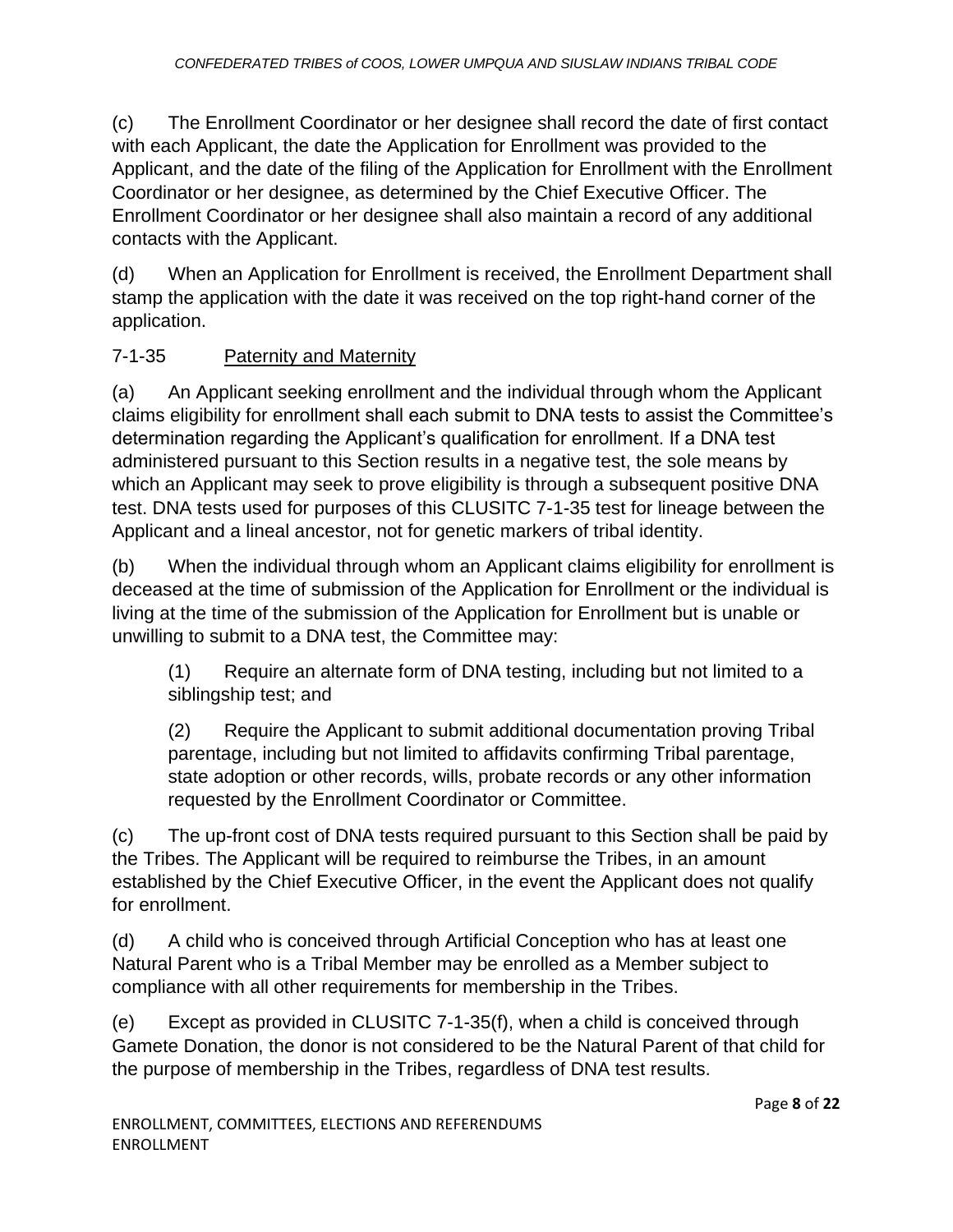(f) Notwithstanding CLUSITC 7-1-35(e), if a Tribal Member elects to make a Gamete Donation to another Tribal Member, the resulting child is eligible for membership in the Tribes if the recipient and donor agree to acknowledge the Tribal heritage of the child. To qualify for enrollment pursuant to this CLUSITC 7-1-35(f), the recipient and the donor must contact the Enrollment Coordinator prior to the Gamete Donation and disclose the intended Gamete Donation, which will be recorded by the Enrollment Coordinator. The resulting child must still establish ancestral lineage through the use of DNA testing as provided in CLUSITC 7-1-35(a) in order to qualify for membership in the Tribes. When membership in the Tribes is established through this CLUSITC 7-1-35(f):

(1) The enrolled child will be listed on public records as a descendant of the Intended Parents.

(2) The enrolled child will be officially enrolled as a descendant of the Natural Parents.

(3) The Enrollment Coordinator will keep a record of the actual genetic lineage of the enrolled child for future enrollment purposes.

# 7-1-36 Review of Applications for Enrollment

(a) Review of an enrollment application shall not begin until the Application for Enrollment, the completed Family Tree Form, and DNA test results have been returned and date stamped received by the Enrollment Coordinator or her designee.

(b) The Committee shall establish the nature and type of acceptable evidence for proving eligibility for membership in the Tribes, which shall include, but not be limited to: certified copies of court documents; state or federal records; hospital medical records; certified copies of birth certificates and marriage licenses; Family Tree Forms; affidavits of friends, neighbors, and/or tribal elder(s); family Bible records; and other genealogical information. Recognizing that there will be situations in which the safety of the Applicant or a Member may be at risk due to domestic violence, the Committee may accept evidence that has been provided under victim shield laws or applicable Tribal or federal law.

(c) Upon receipt of a completed Application for Enrollment, the Enrollment Coordinator shall verify the information contained in the application, including the application, Family Tree Form, DNA test results, and supporting documentation. The Enrollment Coordinator shall make a written recommendation regarding the approval or denial of enrollment, along with a list of materials documenting the record in support, to the Committee. The Enrollment Coordinator shall denominate the application "Ready for Review" and present a recommendation and a list of the documents that support the recommendation of the Enrollment Committee at the next regularly scheduled quarterly meeting or at a special meeting of the Enrollment Committee called under CLUSITC 7- 1-13(b).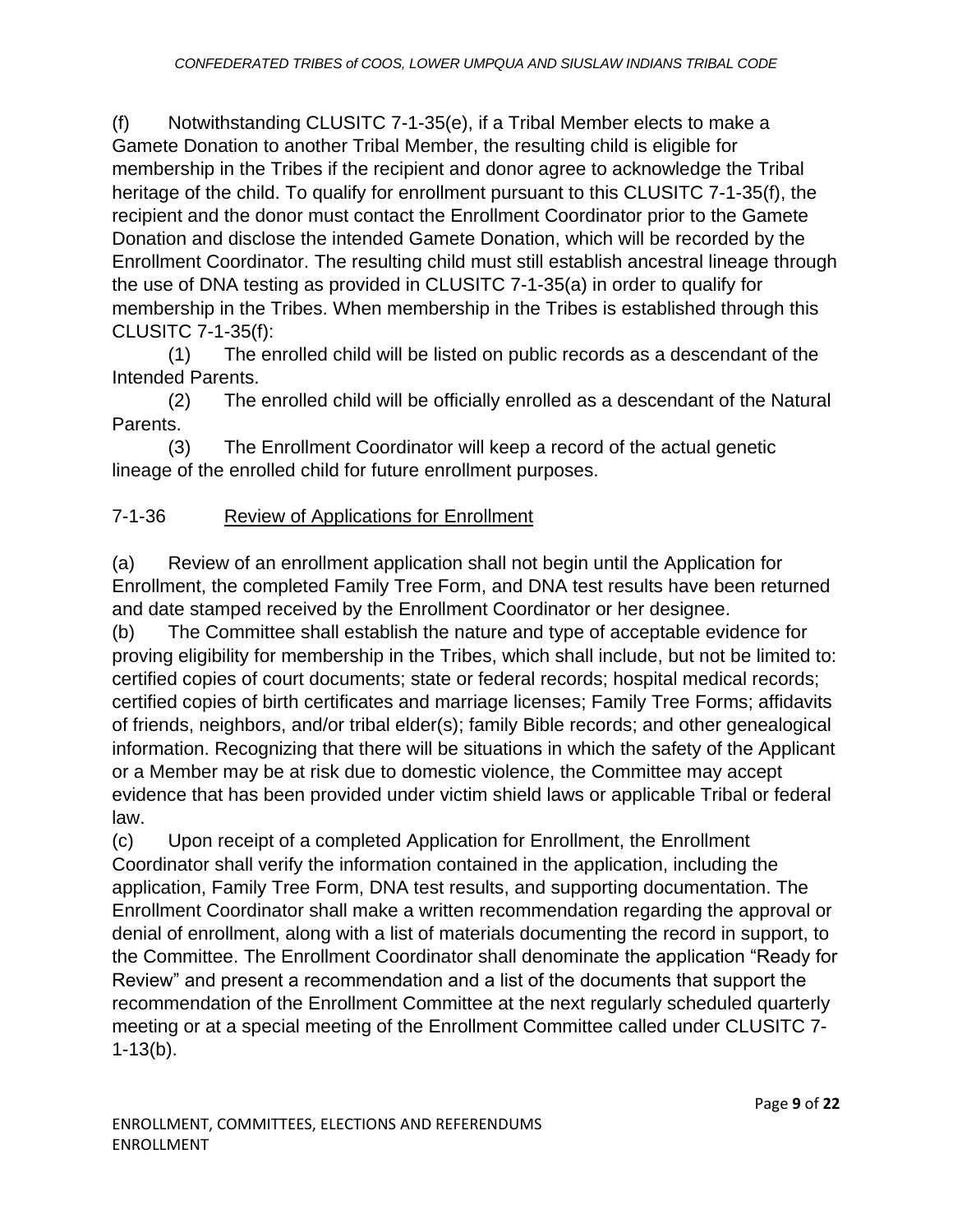(d) If the Enrollment Committee determines that an application lacks the information required in this Chapter, the Committee will consider the application incomplete and return the application to the Enrollment Coordinator. The Enrollment Coordinator shall notify the Applicant within fourteen (14) days by certified mail that the application is incomplete and state the reason(s) it is incomplete. If the Applicant fails to supply the requested information within sixty (60) days, the application is deemed withdrawn and the Applicant must submit a new Application for Enrollment or resubmit the previous application as required by the Enrollment Coordinator.

(e) In the event the Enrollment Coordinator or Committee needs further information at any time to facilitate their decision-making process about an application that is technically complete, the Applicant shall be notified by certified mail to provide that information within sixty (60) days or the application will be considered withdrawn and the Applicant must submit a new Application for Enrollment or resubmit the previous application as required by the Enrollment Coordinator.

(f) The Committee shall review the Application for Enrollment, Family Tree Form, DNA test results, any supporting documents, and the Enrollment Coordinator's recommendation. The Committee may vote to approve or disapprove the Applicant's enrollment, or the Committee may, by majority vote, cause the recommendation of the Enrollment Coordinator to be returned to the Enrollment Coordinator for further review and resubmission of the Application for Enrollment to the Committee for action at the Committee's next quarterly meeting.

(g) The Enrollment Committee shall, within ninety (90) days after submission by the Enrollment Coordinator, review and vote on the recommendation regarding the Application for Enrollment. If the Committee does not act on the application within the time provided, the Enrollment Coordinator shall, upon written request by the Applicant, cause the application to be set for hearing before the Enrollment Committee at a special meeting.

(h) If the Committee, by majority vote, determines that the Applicant should be denied enrollment, the Enrollment Coordinator shall present this finding and the reasons for the Committee's decision, in writing, to the Tribal Council at the next regularly scheduled Regular Tribal Council meeting for final action pursuant to CLUSITC 7-1-38.

(i) If the Committee, by majority vote, determines that the enrollment of the Applicant should be approved, the Committee recommendation for the Applicant's membership together with the Applicant's name, the Applicant's lineal descendant through whom he or she is claiming eligibility for membership, and information about Members' rights to protest, shall be published in the next edition of the Tribal Newsletter, and shall be posted in the Administrative Building, Tribal Hall, Outreach Offices, on the Tribes' website and the office of the Gaming Commission for twentyeight (28) days.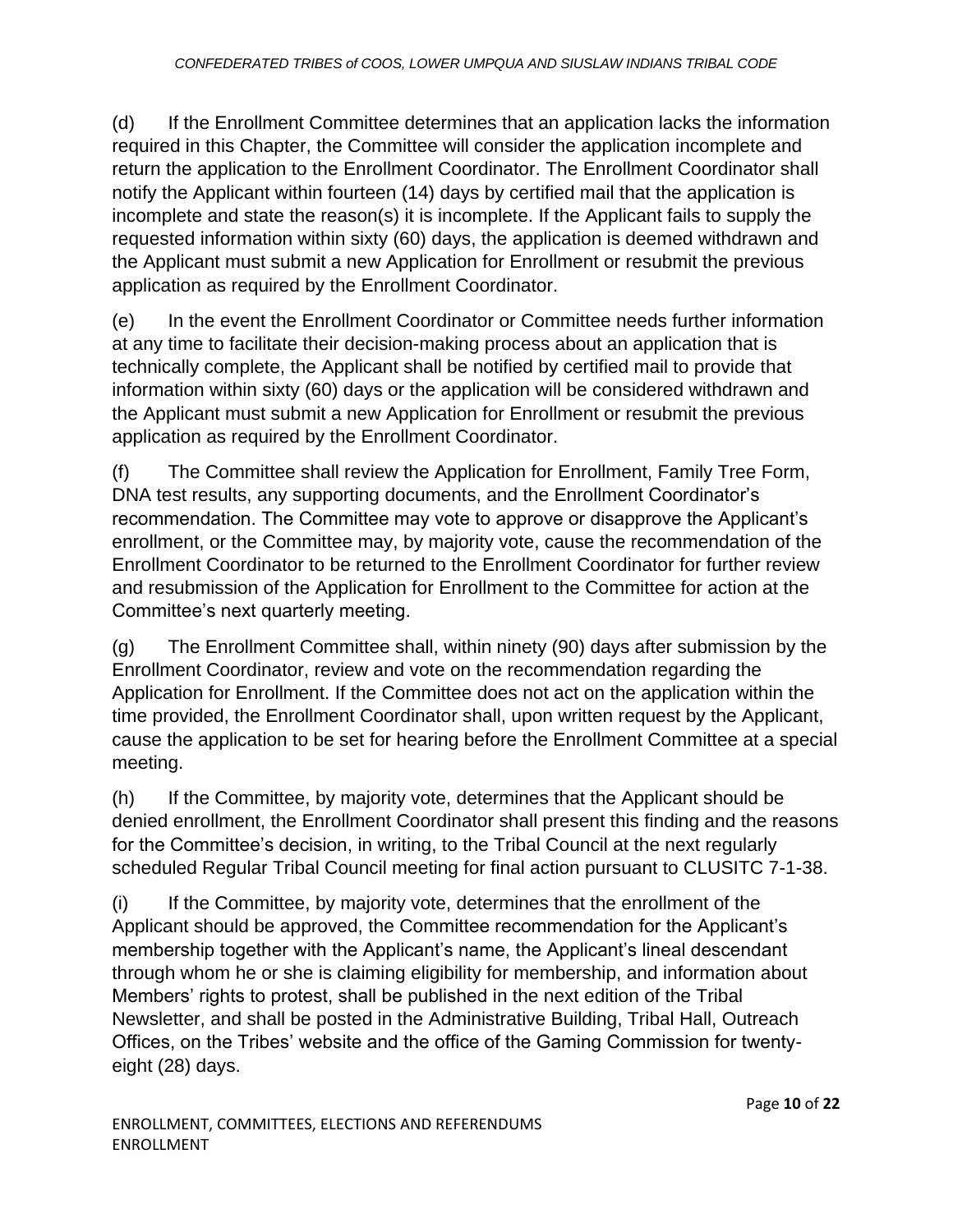# 7-1-37 Members' Right to Protest and Enrollment Committee's Consideration of **Protests**

(a) Tribal Members shall have the right to protest the recommendation of the Committee approving an application and must file a written, signed protest with the Committee stating their reasons for believing that an Applicant is not entitled to enrollment. The protest must be filed with the Committee within twenty-eight (28) days after notice of the proposed enrollment is posted as described in CLUSITC 7-1-36(i).

(b) If a protest is filed, the Committee, at a special meeting, shall reconsider the protested application(s), taking into consideration the information submitted in the protest. The review of a protest shall not delay the processing of the Committee's recommendations to the Tribal Council regarding other Applicants.

(c) If the Committee finds a legal basis for the protest action that would preclude enrollment, the Committee shall provide this information as a part of the record to Tribal Council for final action.

(d) If the Committee determines that the Applicant is eligible for membership despite the protest, then the Committee shall submit the Applicant's application to the Tribal Council for final action. A Tribal Member who has filed a protest against the Committee's recommendation for enrollment has no right of appeal.

# 7-1-38 Tribal Council Review of Applications for Enrollment

(a) The Enrollment Committee shall make its recommendation to the Tribal Council about whether to approve or deny an Application for Enrollment at the next regularly scheduled Tribal Council meeting after the Enrollment Committee completes its review and evaluation of the Application for Enrollment in accordance with this Code.

(b) In the event that the Tribal Council determines that an application lacks sufficient proof in support of enrollment, the Tribal Council may defer action on the application until additional proof is submitted by the Applicant within ninety (90) days. If the Applicant fails to act within that time period, the application is withdrawn by operation of law.

(c) Prior to denying enrollment, the Tribal Council shall make written findings of fact and conclusions of law upon which the denial is based which may be kept confidential upon request of the Applicant.

(d) When the Tribal Council denies, by a majority vote, enrollment of an Applicant, the Tribal Council shall adopt a resolution denying the Applicant's enrollment and the resolution shall constitute a final denial of enrollment. The Enrollment Coordinator shall notify the Applicant of the Tribal Council's decision by mail. In accordance with CLUSITC 7-1-131, the Applicant may appeal this decision to the Tribal Court under the process set forth in CLUSITC 7-1-132.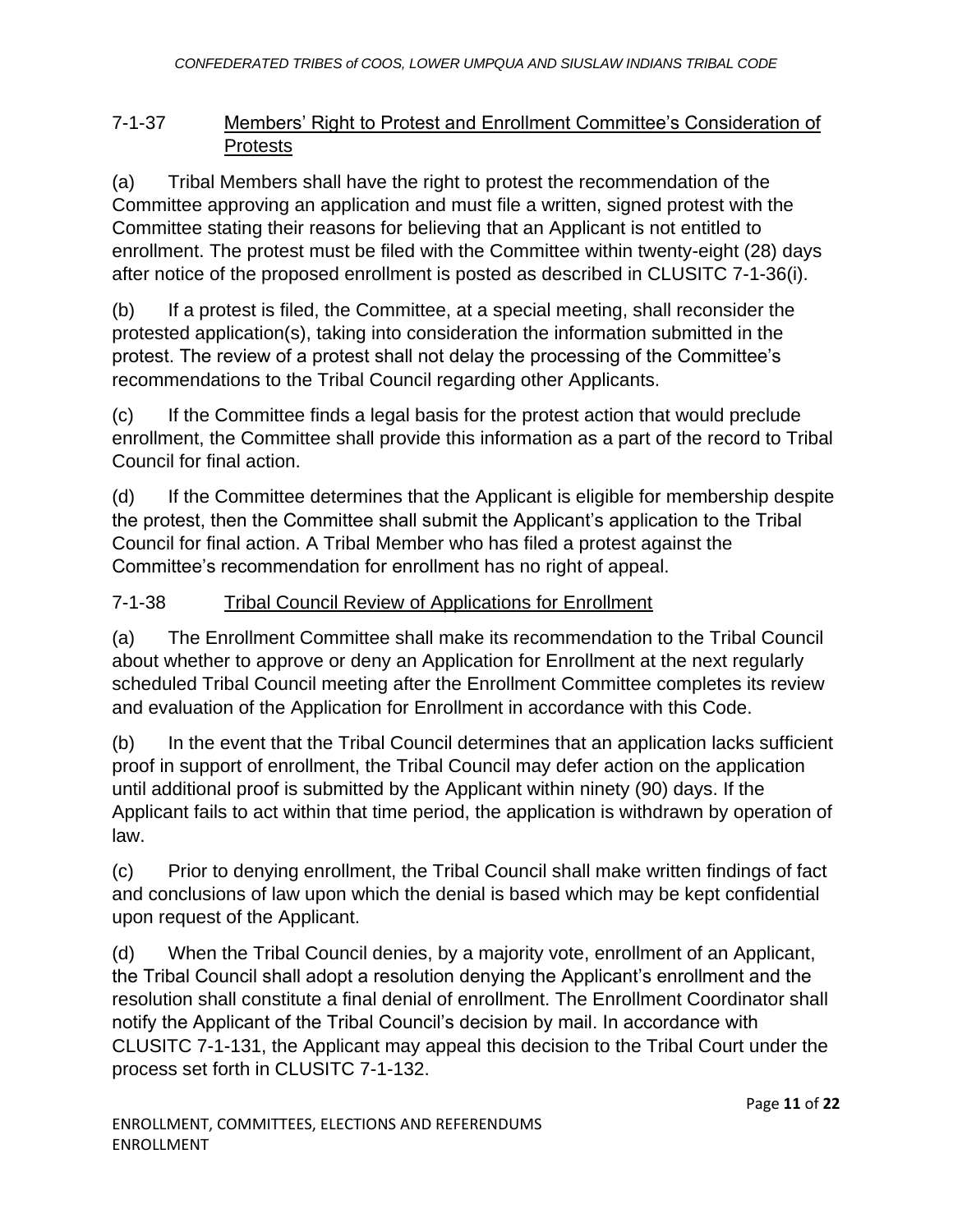(e) When the Tribal Council approves, by a majority vote, enrollment of an Applicant, the Tribal Council shall adopt a resolution approving the Applicant's enrollment.

# 7-1-39 Enrollment of New Tribal Members

(a) When the Tribal Council makes a resolution approving enrollment, the Enrollment Coordinator shall notify the Applicant of his or her enrollment in the Tribes by mail.

(b) A person admitted to membership by majority vote of the Tribal Council shall be entitled to exercise Tribal rights on the date of favorable enrollment action by the Tribal Council.

(c) The Enrollment Coordinator shall officially list each newly enrolled Tribal Member's name on the Roll in proper alphabetical order.

(d) The Enrollment Coordinator shall assign a Roll number to each new Member.

(e) The Enrollment Coordinator shall issue a Tribal identification card for each new Member.

## 7-1-40 Reconsideration

(a) An Applicant may file a petition with the Enrollment Coordinator, asking the Committee to reconsider a final denial of enrollment, if the Applicant has available for immediate presentation substantial, credible and new evidence supporting the Applicant's eligibility for membership in the Tribes. Any petition for reconsideration must be filed within one hundred twenty (120) calendar days of a final denial of enrollment, unless the Committee finds good cause to the contrary.

(b) Upon consideration of the new evidence, a finding by the Committee that substantial, credible and new evidence does not exist to reconsider an Application for Enrollment is a final decision not subject to any further appeal.

(c) If the Committee determines that the new evidence supports the Applicant's eligibility for membership in the Tribes and the Committee, by majority vote, determines that the enrollment of the Applicant should be approved, the Enrollment Coordinator shall publish this information in accordance with CLUSITC 7-1-36(i) and present this finding to the Tribal Council for final action in accordance with this Code.

7-1-41 to 7-1-50 Reserved for expansion.

# 7-1-51 Indian Child Welfare Emergency Enrollment:

(a) An application for membership of a child who is the subject of any action for foster care placement or termination of parental rights shall be presented directly to the Tribal Council for final action.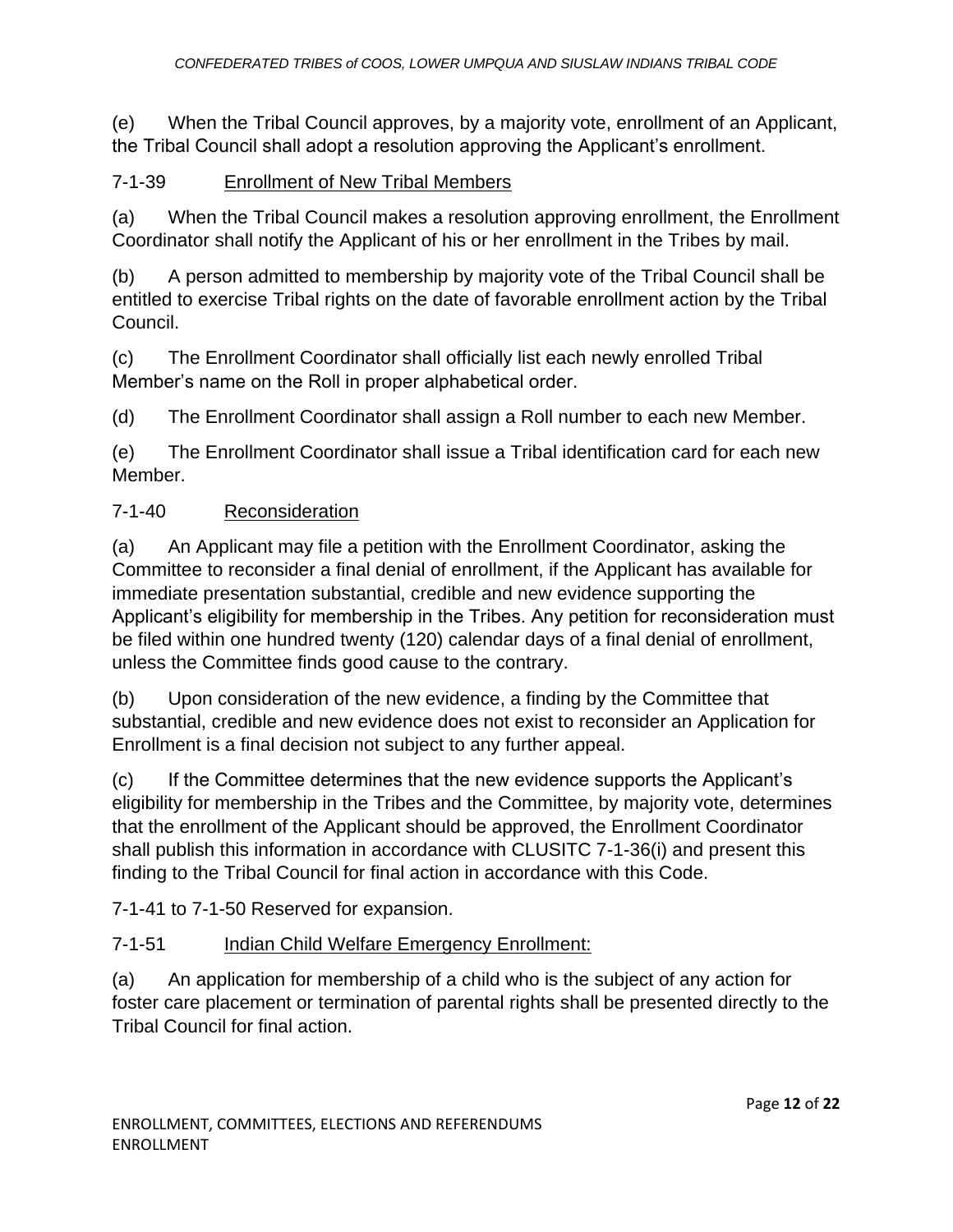(b) The requirements of the Enrollment Committee for processing applications for membership enumerated in this Code shall be waived for the purposes of applications for membership of a child who is the subject of any action for foster care placement or termination of parental rights.

#### 7-1-52 Eligibility of Newborns for Service Benefits

(a) Upon submission of a newborn's Application for Enrollment and completed Family Tree Form evidencing proof of lineal decent, newborn children who are not yet enrolled in the Tribes but who are lineal descendants of an enrolled Member(s) shall be eligible for health, social services, Indian Child Welfare, and emergency services that are provided by the Tribes to Members. Such children shall not be considered to be enrolled Members during this period.

(b) Proof of lineal descent may be provided to the Enrollment Coordinator before or after the time of birth. Newborn service benefits will not be provided until the Enrollment Coordinator approves the request.

(c) Parents or guardians of newborn children seeking newborn service benefits shall submit newborn children to DNA testing, in accordance with CLUSITC 7-1-35, within the first month after birth. Continuation of benefits through the first six (6) months of birth shall be contingent on the Tribes receiving a positive DNA test. A negative DNA test will result in the suspension of newborn service benefits. A parent or guardian who cannot reasonably obtain a DNA test within the first month after birth may apply to the Enrollment Coordinator for an extension of time. The application must state in detail the conditions that prevent the timely DNA test submission and the amount of additional time sought. Extensions may be approved in the sole discretion of the Enrollment Coordinator for a length of time that the Enrollment Coordinator deems to be appropriate under the circumstances.

(d) Newborn service benefits will cease on the later date of: (1) six (6) months after birth; or (2) six (6) months from the date stamp applied to the completed Application for Enrollment received under CLUSITC 7-1-34(d). Newborn service benefits may continue beyond six (6) months from the date stamp applied to the completed Application for Enrollment received under CLUSITC 7-1-34(d) up through the date of the resolution approving or denying membership pursuant to CLUSITC 7-1-38. If membership is denied, services shall cease on the date the Tribal Council denies membership pursuant to CLUSITC 7-1-38(b) and no newborn service benefits shall be provided during any reconsideration or appeal period. Services shall only be reinstated from the date of the resolution approving membership after voluntary reconsideration by the Tribal Council pursuant to CLUSITC 7-1-40 or remand for reconsideration after appeal pursuant to CLUSITC 7-1-132.

7-1-53 to 7-1-90 Reserved for expansion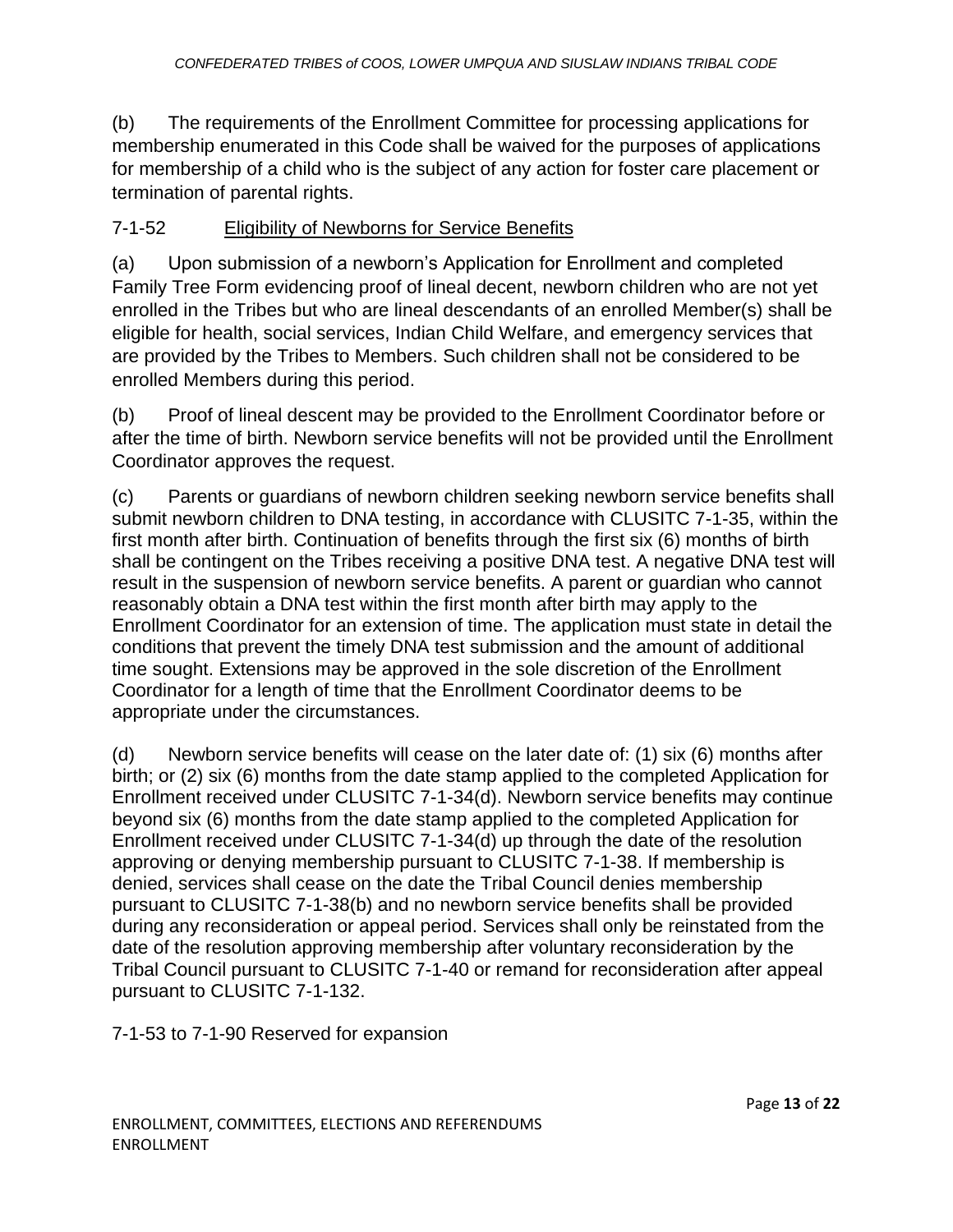# 7-1-91 Adoption

(a A person who does not meet the requirements for membership set forth in the Constitution and this CLUSITC Chapter 7-1 and who is adopted by a Tribal Member(s) shall not be eligible for membership in the Tribes, shall not have the rights and privileges of Tribal Members, and shall not be eligible for Tribal Services.

(b) The Tribal Council may, by majority vote, adopt honorary members into the Tribes. Honorary members shall not be eligible for Tribal services, shall not be eligible to have membership voting rights, and shall not be considered enrolled Members. In order to avoid misunderstandings and mistakes, honorary members shall not be assigned Roll numbers.

7-1-92 to 7-1-120 Reserved for expansion.

## 7-1-121 Disenrollment

(a) No person shall be disenrolled from the Tribes unless the person fails to meet the requirements for membership set forth in Article Ill of the Tribes' Constitution.

(b) The Chief Executive Officer of the Tribes may file a written Disenrollment Petition with the Committee. The petition shall state upon what grounds disenrollment is sought and shall include a brief summary of the facts upon which the petition is based.

(c) The Committee shall cause the petition to be served upon the person whose disenrollment is sought by registered mail or by personal service. The Committee shall allow the person against whom the petition is filed not less than sixty (60) days nor more than one hundred eighty (180) days to file a written response to the claims of the Chief Executive Officer.

(d) The Committee shall hold an open hearing, not less than twenty (20) days nor more than sixty (60) days after the receipt of the response of the person whose disenrollment is sought, to hear all evidence.

(e) At the hearing, all relevant evidence, written or oral, shall be considered by the Committee. The Chief Executive Officer shall have the burden of proving by

preponderance of the evidence that the petition should be granted. The person whose disenrollment is sought may be represented by counsel of his or her choosing, at his or her own expense.

(f) Within thirty (30) days following the hearing, the Committee shall decide, by majority vote, on disposition of the Disenrollment Petition.

(g) The Enrollment Coordinator shall present the Committee's recommendation on the Disenrollment Petition to the Tribal Council at the next scheduled Tribal Council meeting for final action.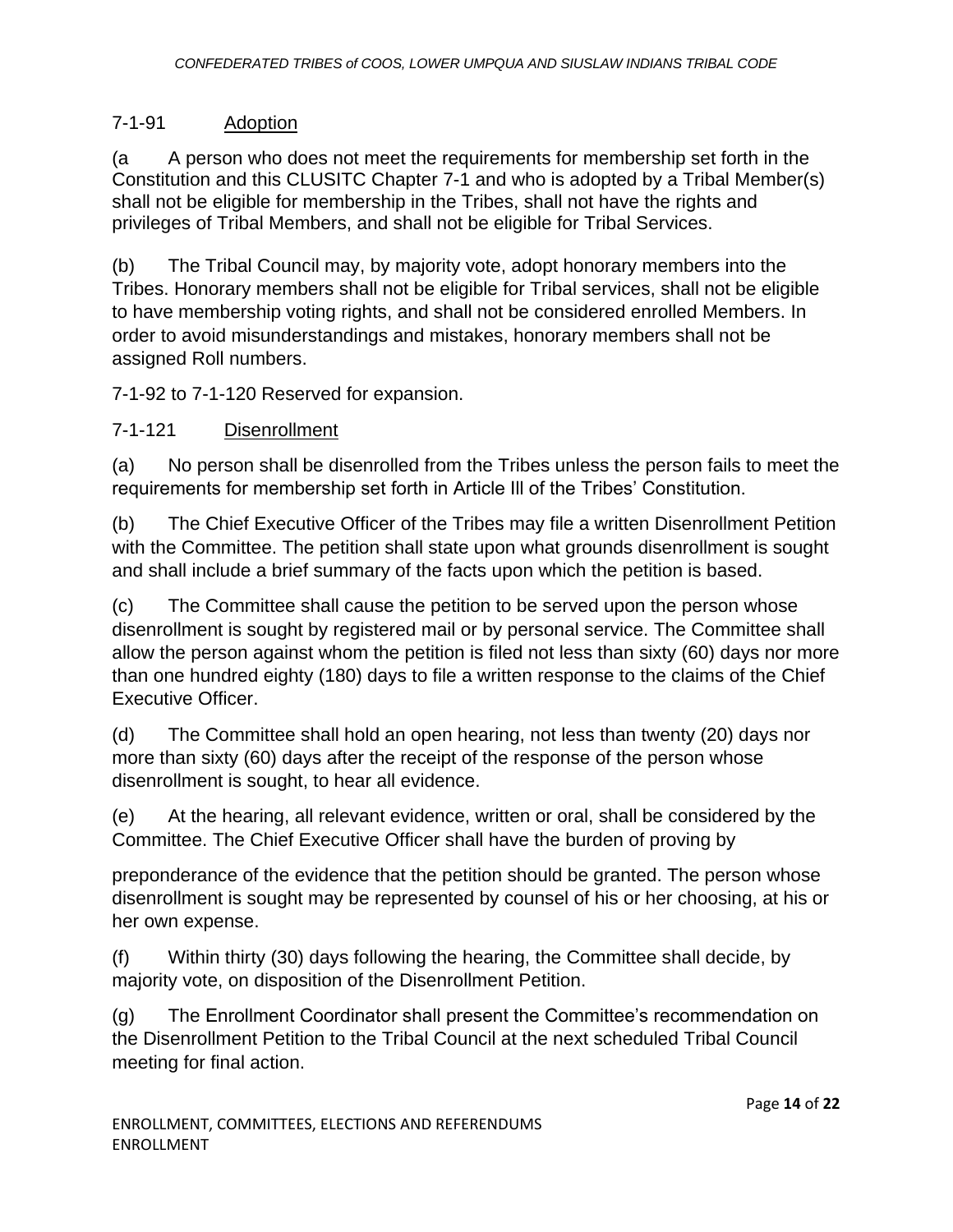(h) Prior to disenrollment of a Member, the Tribal Council shall issue written findings of fact and conclusions of law which may be deemed confidential at the request of the Member.

(i) When the Tribal Council, by a majority vote, disenrolls a Member, the Tribal Council shall adopt a resolution and the resolution shall constitute a final action for purposes of this Code. The disenrolled person's name will then be removed from the Roll by resolution of the Tribal Council. In accordance with CLUSITC 7-1-131, the Applicant may appeal this decision to the Tribal Court under the process set forth in CLUSITC 7-1-132.

(j) If a Member is disenrolled due to having obtained enrollment by fraudulent action for which the disenrolled person is culpable, the Tribes shall have the right to recover the value of all Tribal benefits provided to the disenrolled person during the term of the person's enrollment with the Tribes.

# 7-1-122 Suspension of Tribal Benefits

(a) The Chief Executive Officer may, upon a finding by the Committee that good cause exists for a Disenrollment Petition, immediately suspend and hold all Tribal benefits otherwise available to a Member whose enrollment is challenged, except those benefits available to the Member under Tribal health programs, pending final disposition of the Disenrollment Petition. Notwithstanding the above, the Member may continue to reside in Tribal housing under the terms of a lease or other rental agreement pending final disposition of the Disenrollment Petition. The Chief Executive Officer shall notify the Member, Enrollment Coordinator, and Chief Financial Officer in writing of the suspension of Tribal benefits.

(b) If Tribal Council votes for disenrollment, all Tribal benefits otherwise available to a Member whose enrollment is challenged shall be suspended pending the disposition of any appeal of the Tribal Council's decision.

(c) If Tribal Council decision to disenroll a Member is not appealed before the applicable deadline or is affirmed on appeal, all benefits held in suspension will be released to the Tribes and the disenrolled person's eligibility for Tribal member benefits shall cease.

(d) If Tribal Council votes against disenrollment, or if a Tribal Council decision to disenroll a Member is reversed on appeal, any suspension of Tribal benefits will be lifted and amounts held in suspension will be paid to the Member, without interest.

#### 7-1-123 Relinquishment of Membership

(a) Any adult Member may relinquish membership in the Tribes by submitting, to the Enrollment Coordinator, a notarized, verified statement expressing a desire to relinquish all of the Member's rights in the Tribes.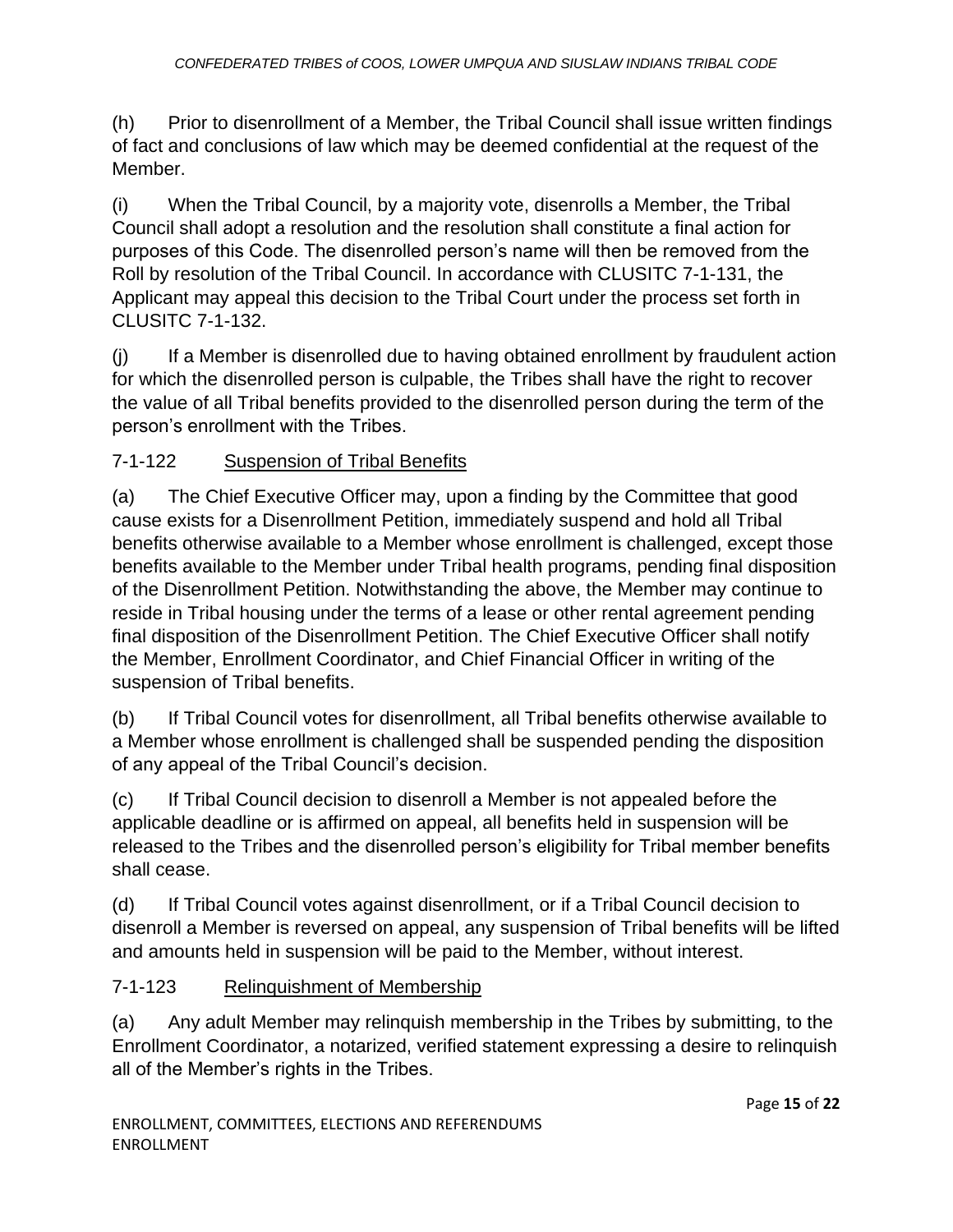(b) The Enrollment Coordinator shall immediately convey the Request for Relinquishment to the Tribal Council.

(c) Approval of requests for relinquishment of all Tribal rights shall be by majority vote of the Tribal Council. The relinquished Member's name will then be removed from the Roll by resolution of the Tribal Council.

(d) Where the Member requesting relinquishment of all Tribal rights is intending to enroll in another Indian tribe, the Member may request, and the resolution to allow relinquishment may state, that the Member shall not be removed from the Roll until the Member has been enrolled in the tribe in which the Member seeks membership.

(e) No one who relinquishes his or her membership in the Tribes shall be admitted again to the Tribes or be placed on the Roll.

## 7-1-124 Deceased Members

(a) The notification of the death of a Tribal Member shall be accomplished by written evidence given to the Enrollment Committee in the form of a Certificate of Death, published death notice or obituary, or memorial service brochure.

(b) The Enrollment Coordinator will handle the paperwork and furnish it to the Enrollment Committee for action.

(c) Following review of the relevant paperwork, the Committee will make a recommendation to the Tribal Council to remove the deceased person's name from the Roll.

(d) The deceased person's name will then be removed from the Roll by resolution of the Tribal Council. The Enrollment Coordinator will enter the deceased person's name in to the Tribal Historical File for a permanent record.

7-1-125 to 7-1-130 Reserved for expansion.

7-1-131 Appeals of Enrollment Decisions

(a) The right to appeal enrollment decisions applies only in cases where: (1) a person has applied for enrollment and has been denied by majority vote of the Tribal Council; or (2) a person has been disenrolled under this Code by majority vote of the Tribal Council.

(b) The Tribal Court shall have exclusive jurisdiction to hear all appeals of disenrollment or enrollment decisions in the manner set out in this Code. No jury trial shall be allowed in disenrollment or enrollment matters.

(c) To the extent necessary for the hearing of appeals under this Code, and as limited by this Code, the Tribes hereby makes a limited waiver of its immunity from suit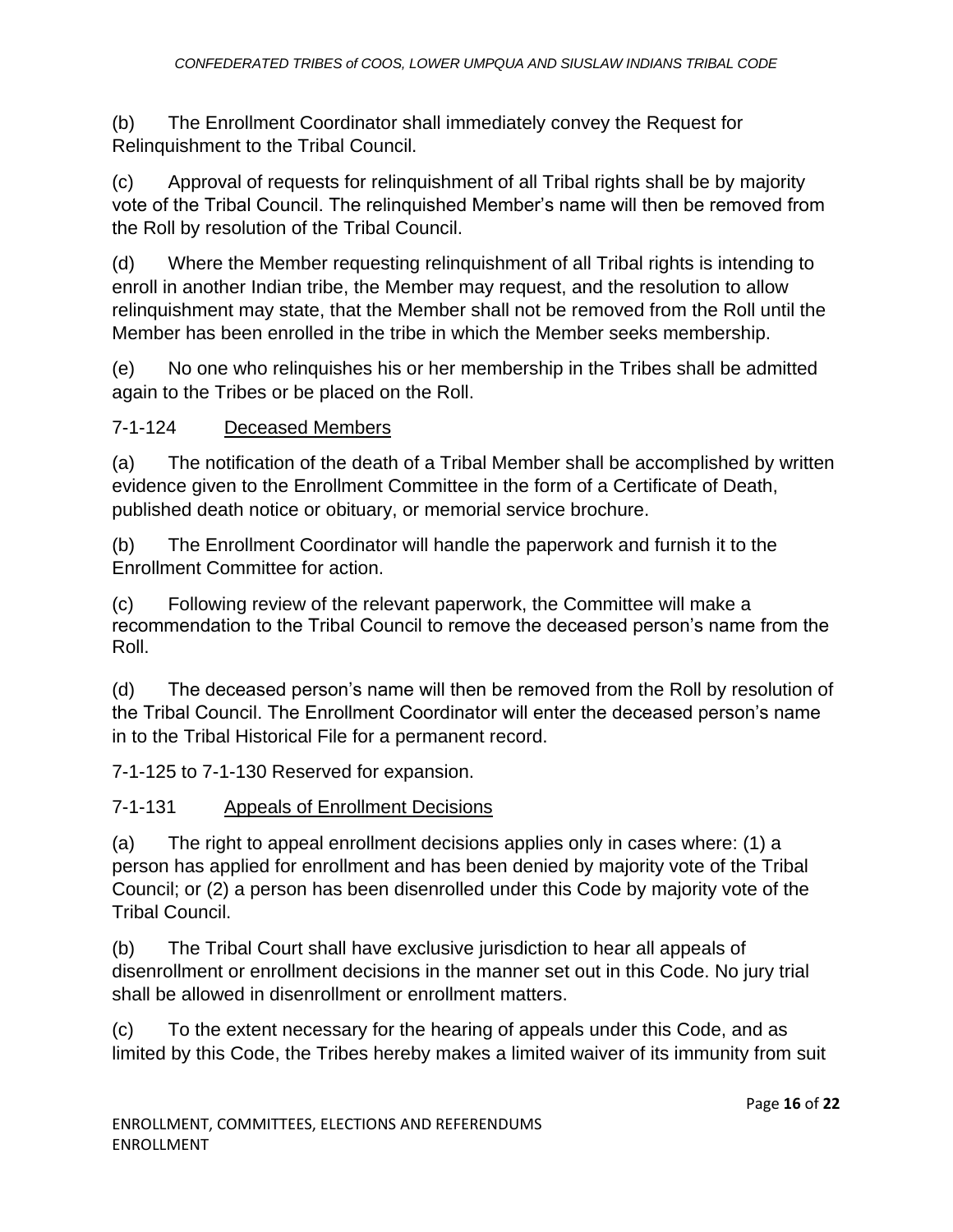in the Tribal Court for the purpose of hearing appeals from disenrollment and denial of enrollment final decisions of the Tribal Council.

(d) The only grounds for appeal of a disenrollment or enrollment decision under this Section shall be that: (1) the findings of fact of the Tribal Council are unsupported by substantial evidence as reflected on the record; or (2) the Tribal Council has, by its actions, violated the Constitution of the Tribes.

(e) There shall be, in all appeals under this Code, a presumption, rebuttable by the appellant, that the Committee and the Tribal Council have acted properly, consistent with the facts of the case, this Code and the Constitution of the Tribes.

## 7-1-132 Enrollment Appeals Procedures

(a) Any party who has been disenrolled or denied enrollment by the Tribal Council may file a written petition with the Tribal Court within thirty (30) days after such final decision.

(b) Prior to filing a petition for judicial review, the petitioner shall serve copies of the petition on the Chief Executive Officer and the Tribal Chairperson.

(c) The filing of a petition shall not stay enforcement of a Tribal Council decision and no request for stay under CLUSITC 2-1-16 is allowed.

(d) The procedures for judicial review provided in CLUSITC 2-1-13 through 2-1-15 shall apply.

(e) If the Tribal Court rules against a petitioner in any appeal under this section, the petitioner shall pay all of the court costs and the reasonable attorney fees of the Tribes expended in defending against the appeal. If the Tribal Court rules for a petitioner in any appeal under this Section, each party shall bear his or her own expenses unless there is a finding that the Tribes acted in bad faith in disenrolling or refusing to enroll the appellant.

(f) In matters appealed under this section, the Tribal Court is limited to declaratory relief and remand to the Tribal Council for reconsideration. An Applicant denied the right to enroll shall not, under any circumstances, be awarded damages of any type, monetarily or otherwise, against the Tribes, its employees, Committee members, agents, or officers. A Tribal Member who has been disenrolled shall not, under any circumstances, be awarded damages of any type, monetarily or otherwise, against the Tribes, its employees, Committee members, agents, or officers.

7-1-133 to 7-1-140 Reserved for expansion.

#### 7-1-141 Enrollment Records, Generally

(a) Once an Applicant's records are received by the Enrollment Department, they become the property of the Tribes.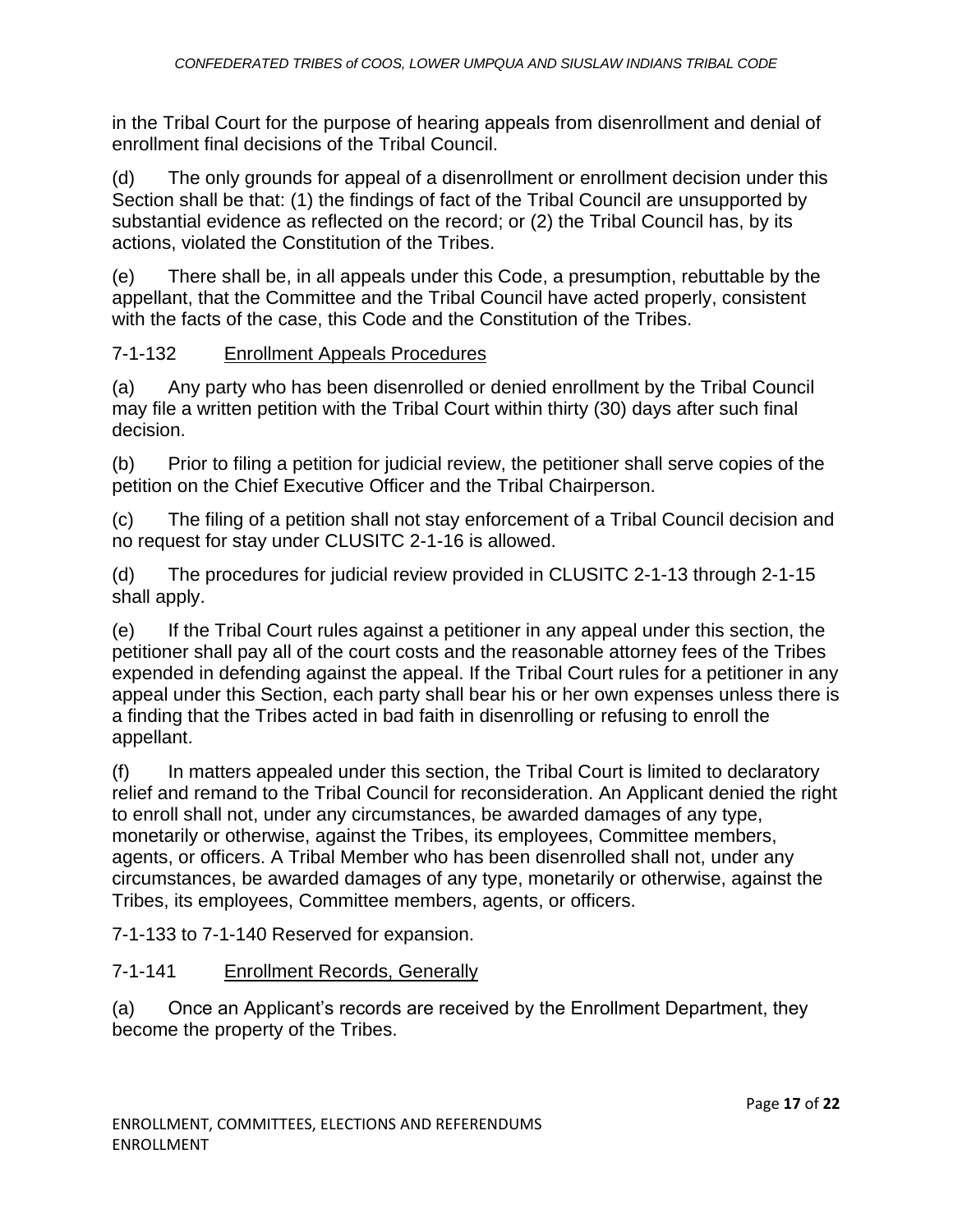(b) The Enrollment Coordinator shall maintain appropriate records to support the recommendations of the Enrollment Committee and the Tribal Council, and will maintain an accurate Roll. The Enrollment records shall include copies of documents received to support applications for membership.

(c) The names, ancestry and enrollment numbers of enrolled Tribal Members are matters of public record except that ancestry may be deemed confidential if the Tribal Council determines, upon request of the Tribal Member, that confidentiality is necessary to protect the health and welfare of a Tribal Member including, but not limited to, cases in which the member claims lineage through a natural parent who gave the Tribal Member up for adoption or who had parental rights terminated due to abuse or neglect of the Tribal Member. Other information provided by an Applicant in support of an Application for Enrollment, which is not otherwise contained in public records of a federal, state or local government, will be maintained as confidential and shall not be released unless otherwise provided for under federal or Tribal law, in response to a claim or protest brought by or on behalf of the Applicant, or to further or protect the health or welfare of a Tribal Member, as determined by the Tribal Council.

(d) As an exception to CLUSITC 7-1-141(c), the Chief Executive Officer may authorize, in writing, the Enrollment Coordinator to release the names, addresses (mail and e-mail) and phone numbers to designated Tribal employees or Tribal departments as necessary for the conduct of Tribal business and to protect and promote the welfare of Tribal Members. The requestor shall use a form provided by the Enrollment Coordinator for any such request.

# 7-1-142 Basic Roll

(a) The Enrollment Coordinator will develop a Basic Roll for the Tribes. This Roll will contain all of the names, in alphabetical order, of those Members who were enrolled from the date of the Tribes' Restoration until the Constitution was adopted on May 23, 1987. Numbers will be assigned on an alpha/numerical basis of this Basic Roll (i.e., the first person on the Roll will have the number 0001, and the tenth Member will have the Roll number of 0010).

(b) All Members added after the date of the adoption of the Constitution will have his or her name put on the Roll in alphabetical order, but will be given a Roll number consistent with the order of his or her entry into the Tribes as a certified Tribal Member.

(c) Tribal Member Names, Base Ancestors, and Date of Enrollment shall be posted at all Tribal Offices unless a Tribal Member submits a written request to "opt out" of the posting of his/her name.

#### 7-1-143 Name Changes and Other Corrections to the Roll

(a) A Member requesting a change or correction to the Roll (e.g., name change because of marriage, divorce, adoption, etc.) shall provide the request, in writing, to the Enrollment Coordinator, along with supporting legal documentation.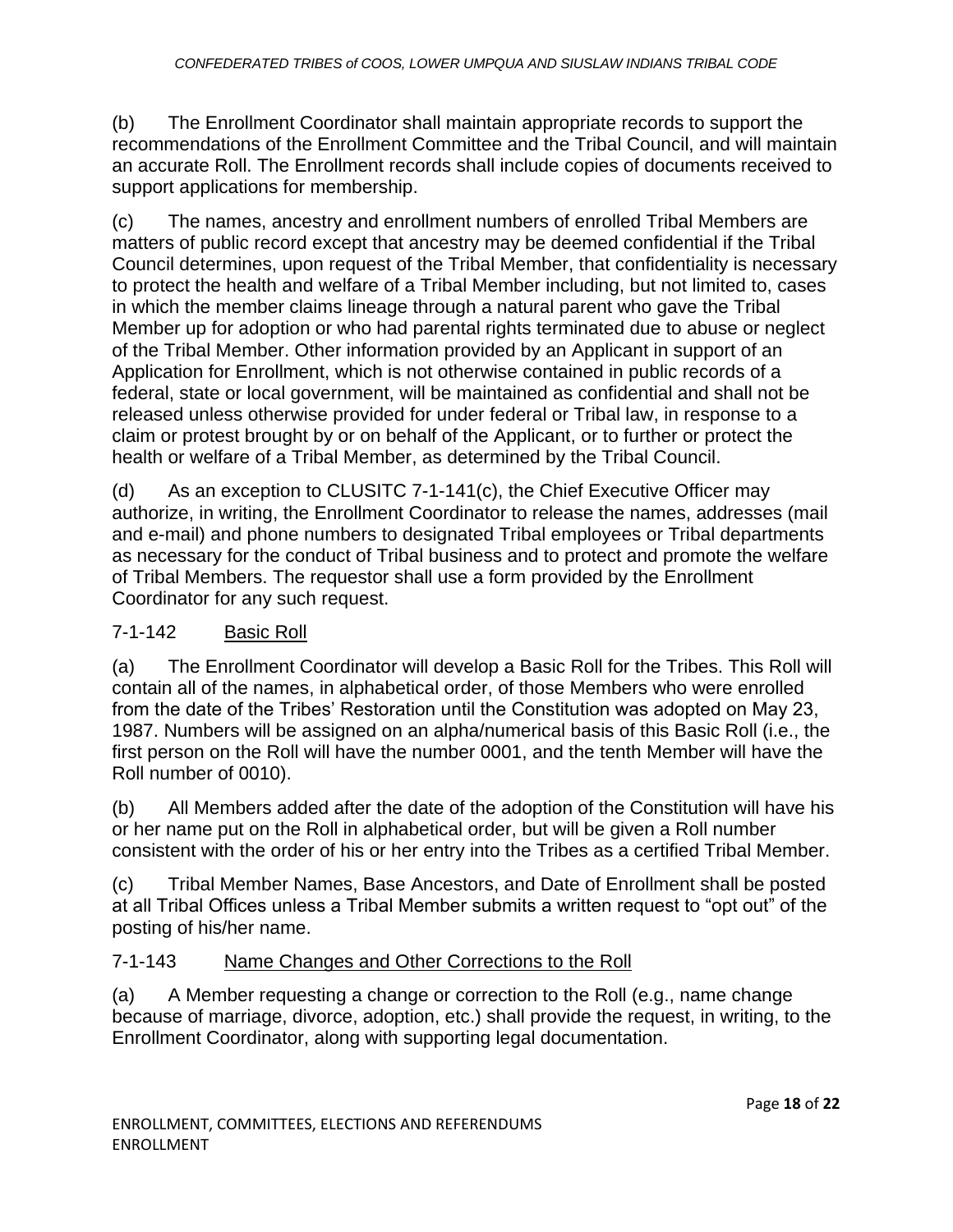(b) The Enrollment Coordinator shall provide the proposed changes (including any corrections required due to current errors on the Roll) to the Enrollment Committee.

(c) The Enrollment Committee will take action and make the appropriate recommendation to the Tribal Council for final action by resolution. If approved, the Enrollment Coordinator will make subsequent notification to the member requesting the change or correction.

(d) During the processing period for legal name changes, the Member shall be entitled to all Tribal rights, including voting rights, pending the final action by the Tribal Council.

#### 7-1-144 Sovereign Immunity

Nothing in this Code shall be construed to have waived the sovereign immunity of the Tribes, any tribal entity, department or program, or any tribal official or employee, except as specifically and explicitly described herein.

#### 7-1-145 Severability

If any provision of this Enrollment Ordinance, shall in the future, be declared invalid by a court of competent jurisdiction, the invalid portion shall be severed and the remaining provision shall continue in full force and effect.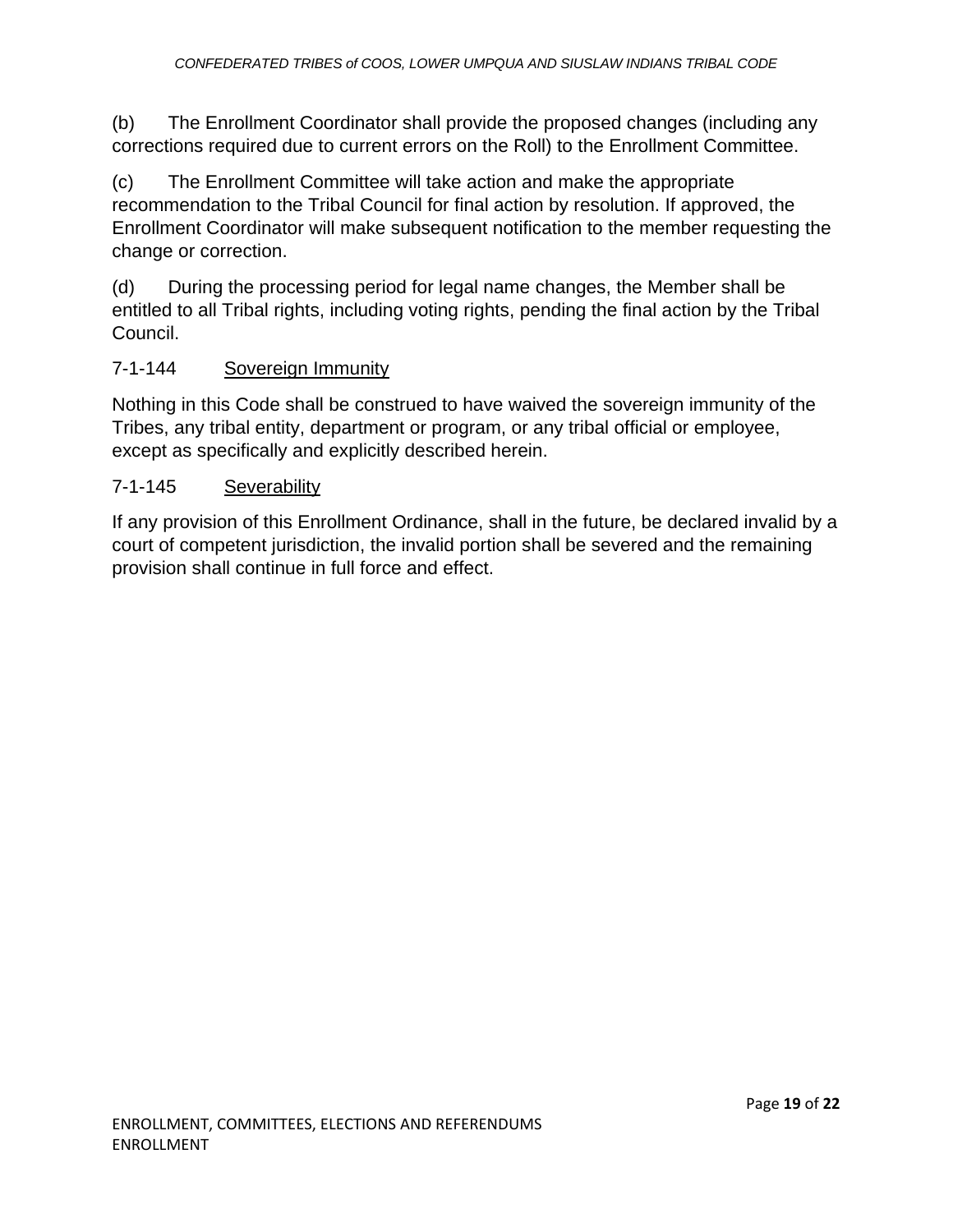APPENDIX A

LEGISLATIVE HISTORY AND EDITORIAL CHANGES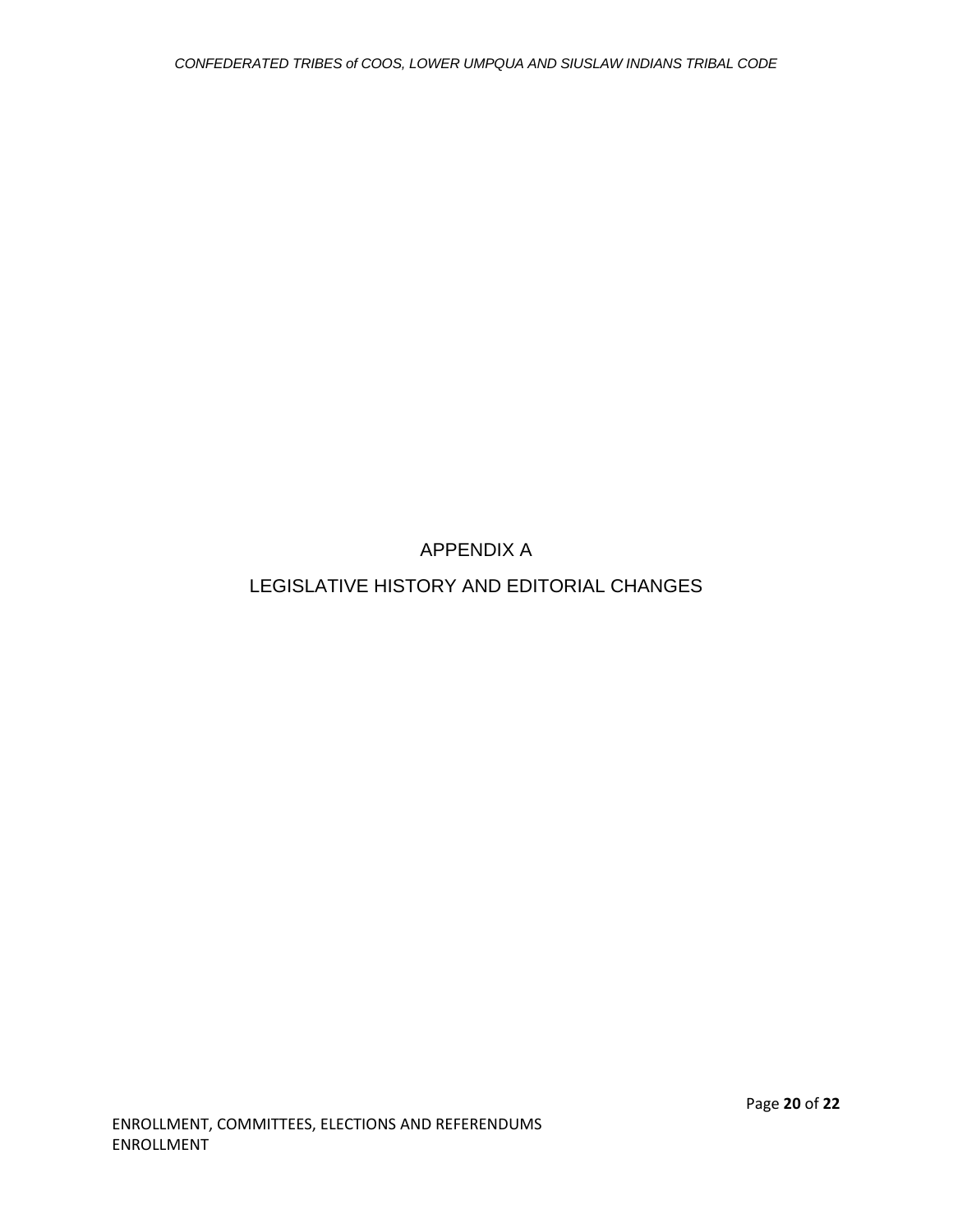#### ENROLLMENT

#### LEGISLATIVE HISTORY AND EDITORIAL CHANGES

The Tribal Court Clerk at the direction of the Chief Executive Officer and with the consent of the Tribes' General Counsel is authorized to administratively correct any reference to Tribal Administrator to Chief Executive Officer on October 11, 2020. These changes are technical in nature and do not effect a substantive change to the Code.

The Tribal Council of the Confederated Tribes of Coos, Lower Umpqua and Siuslaw Indians enacted the revisions to Code 7-1 Enrollment by Ordinance No. 050G on April 10, 2016. Vote was 7 (for), 0 (against), 0 (absent) and 0 (abstaining).

The Tribal Council of the Confederated Tribes of Coos, Lower Umpqua and Siuslaw Indians enacted the revisions to Code 7-1 Enrollment by Ordinance No. 050F on July 13, 2014. CLUSITC 7-1-151 to 7-1-153 were moved to the Elections Code as CLUSITC 7-3-48 to 7-3-50. Vote was 6 (for), 0 (against), 0 (absent) and 0 (abstaining).

The Tribal Council of the Confederated Tribes of Coos, Lower Umpqua and Siuslaw Indians enacted the revisions to Code 7-1 Enrollment by Ordinance No. 050E on October 24, 2012. Vote was 4 (for), 0 (against), 2 (absent) and 0 (abstaining).

The Tribal Council of the Confederated Tribes of Coos, Lower Umpqua and Siuslaw Indians enacted the revisions to Code 7-1 Enrollment by Ordinance No. 050D on June 29, 2011. Vote was 7 (for), 0 (against), and 0 (abstaining).

The Tribal Council of the Confederated Tribes of Coos, Lower Umpqua and Siuslaw Indians enacted the revisions to the Enrollment Ordinance No. 050B by Resolution 09¬017 and renumbered the same to Ordinance No. 050C on February 8, 2009. Vote was 6 (for), 1 (against), and 0 (abstaining).

The Tribal Council of the Confederated Tribes of Coos, Lower Umpqua and Siuslaw Indians enacted the revisions to the Enrollment Ordinance No. 050A by Resolution 07¬100 and renumbered the same to Ordinance No. 050B on September 9, 2007. Vote was 6 (for), 0 (against), and 0 (abstaining).

The Tribal Council of the Confederated Tribes of Coos, Lower Umpqua and Siuslaw Indians enacted the revisions to the Enrollment Ordinance No. 050 by Resolution 05¬108 and renumbered the same to Ordinance No. 050A on December 11, 2005. Vote was 6 (for), 1 (against), and 0 (abstaining).

The Tribal Council of the Confederated Tribes of Coos, Lower Umpqua and Siuslaw Indians adopted the revisions to the Enrollment Ordinance No. 016 by Resolution 02- 062 and renumbered the same to Ordinance No. 050 on November 10, 2002. Vote was 4 (for), 2 (against), and 0 (abstaining).